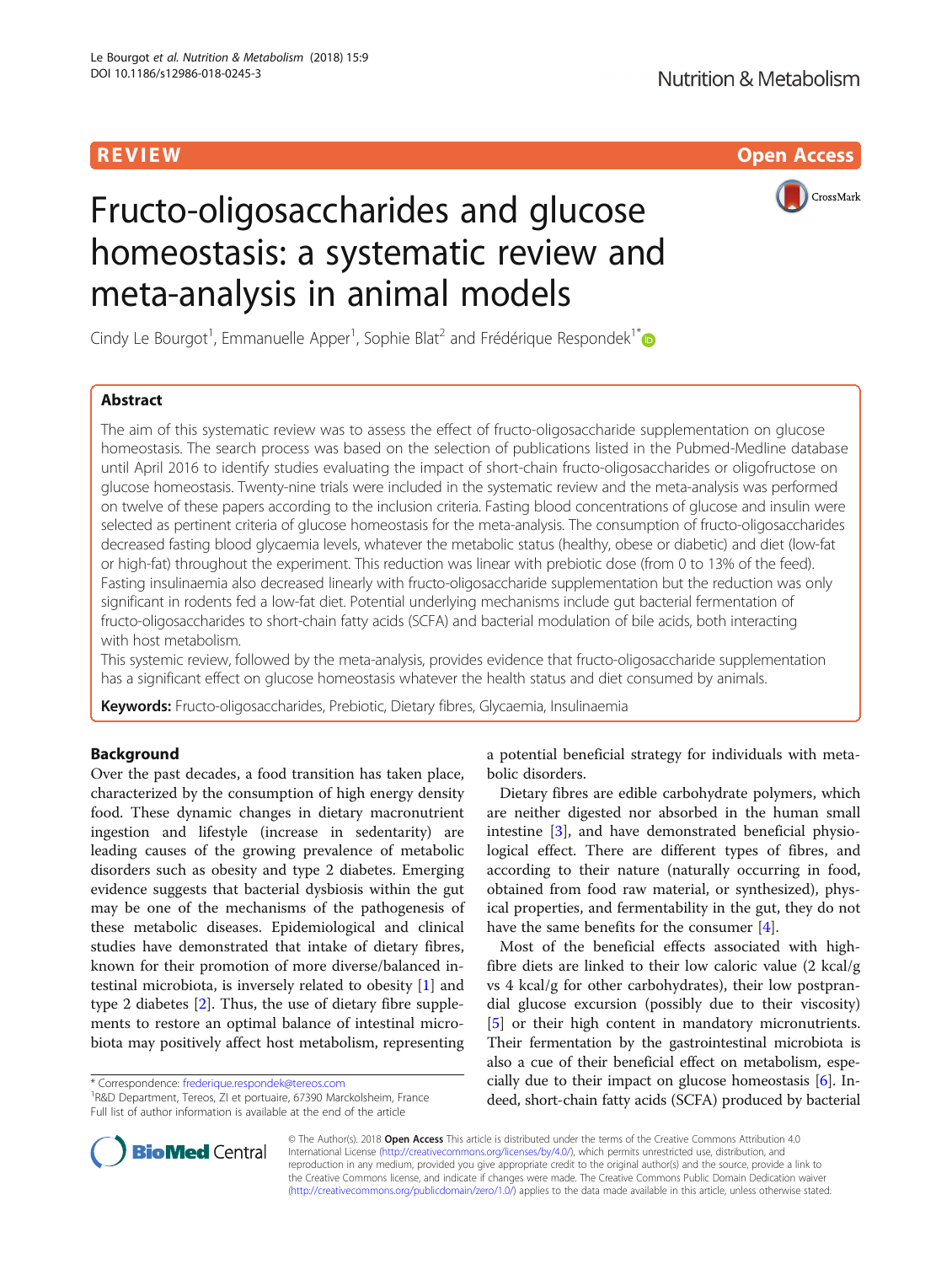fermentation in the gut, enhance the release of GLP-1, an incretin secreted from intestinal L-cells [\[7](#page-12-0)]. Once released, GLP-1 binds to its specific receptor on pancreatic β-cells, stimulating insulin secretion, which participates in the regulation of glucose metabolism [[8\]](#page-12-0). The continuous communication between the gut and the pancreas, that is mandatory to maintain glucose homeostasis, is named the entero-insular axis.

Several studies have indeed pointed out differences in the composition of the faecal microbiota of healthy people and patients with metabolic disorders, as recently reviewed [[9\]](#page-12-0).

β-fructans, composed of a terminal glucose molecule linked to fructose molecules by a β1–2 bound with varying degrees of polymerisation, are an example of such fermentable, non-viscous dietary fibres. Short-chain molecules of fructo-oligosaccharides (scFOS) and oligofructose (OF) are called fructo-oligosaccharides (FOS), while longer molecules are called inulin. Both are naturally present in various fruits and vegetables (including chicory), or can be produced from beet sugar. They are frequently used to replace sugars in the formulation of low-sugar foods in order to lower the postprandial glycaemic response [\[10](#page-12-0), [11](#page-12-0)], to reduce energy content, or to enrich foods with dietary fibres. They are selectively fermented by a limited number of bacteria, especially Bifidobacteria, in the large intestine. Their health benefits for gut physiology in humans have been known for several years, but some recent studies point out that they may also have systemic benefits [[12\]](#page-13-0). Yet, the capacity of FOS to lower fasting serum glucose in humans remains unclear  $[13]$  $[13]$ , and further analysis of available animal studies would help to better understand the mechanism of action of FOS on glucose homeostasis and the relevance for human subpopulations that may benefit from these fibre supplementations.

This systematic review therefore focuses on the effects of scFOS and OF on glucose metabolism in animal models. A meta-analysis was then focused on the effect of dietary supplementation of these prebiotic fibres on fasting blood glycaemia and insulinaemia in rodents. We only included rodents in the meta-analysis due to the greater number of studies carried out on this animal model, and the larger number of animals used in each study compared to other animal species.

### Material and methods

### Systematic review

For this review we defined short-chain fructo-oligosaccharides (scFOS) as molecules produced from beet sugar and having a degree of polymerization (DP) between 3 and 5, and oligofructose (OF) as molecules obtained from hydrolysis of inulin and having a DP between 2 and 8. All original research published in English and listed on PubMed-Medline until April 2016 using the following keywords: fructo(−)oligosaccharide(s), oligofructose and with one of the following words: blood glucose, glyc(a)emia, insulin, insulin(a)emia, diabetes, antidiabetic, metabolic syndrome were selected. The filter: "Other Animals" was applied. Seventy-nine articles were retrieved on this basis and they were selected for the review if they matched the described inclusion criteria (Fig. [1\)](#page-2-0). Twenty-four articles were finally included from this search and 5 articles were manually added based on the same inclusion criteria.

### Meta-analysis

The aim of the meta-analysis was to focus on the effects of dietary supplementation with FOS (scFOS or OF) on fasting blood glycaemia and insulinaemia, indicative of metabolic health, in the studies in rodents retrieved from the systematic review. Selected papers for the metaanalysis therefore contained, at least, data on the physiological status of rodents (i.e. healthy, diabetic or obese), on diet characteristics and on blood parameters. Selected papers presenting more than one experiment were separated into experiments that were individually encoded.

Each comparison between control and prebiotic (scFOS or OF) was also individually encoded within each experiment containing more than 2 treatments. A total of 12 papers and 13 experiments were pooled in the database [[14](#page-13-0)–[25](#page-13-0)].

#### Statistical analysis

The interpretation of this database was based on a statistical meta-analysis [\[26,](#page-13-0) [27](#page-13-0)]. The basic statistical model applied to the data was [[26](#page-13-0)]:

$$
Y_{ijk} = \mu + PRE_i + EXP_j + E_{ijk},
$$

where  $Y_{ijk}$  = basal glycaemia (or insulinaemia); PRE<sub>i</sub> = fixed effect of prebiotic;  $EXP_i$  = fixed effect of experiment j, and  $E_{ijk}$  = random residual error.

Prebiotic effect was first tested qualitatively (control vs FOS) and then as a covariable according to the dose of FOS supplementation expressed as % in diet. Normalized residuals greater than 3 were discarded from the analysis. The parameters of interest were the least square means (control vs FOS) or the adjusted equation (covariance analysis), the P-value for the FOS effect, and the outlier treatment that presented normalized residuals > 2. The fixed effect of experiment was always highly significant ( $P < 0.001$ ) and is thus never provided. An effect was considered significant at  $P < 0.05$ .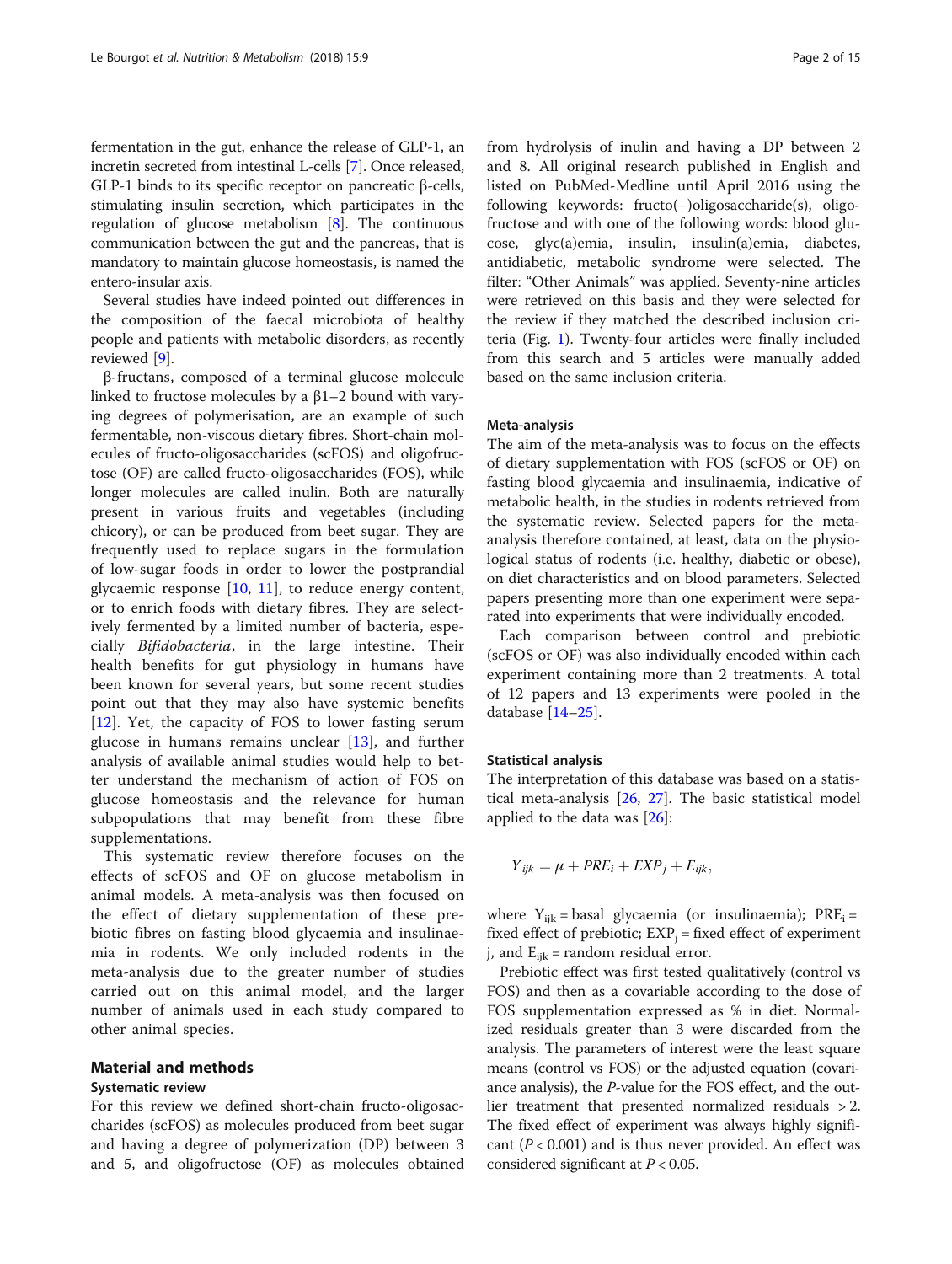<span id="page-2-0"></span>

# Results

Glucose homeostasis

#### Systematic review

Database We retrieved 29 studies evaluating the effects of a dietary supplementation with scFOS or OF on glucose homeostasis. Most of these studies was conducted in rodents (6 and 18 experiments in mice and rats respectively). The last 5 studies were performed in other animal species, namely veal calves  $(n = 1)$ , horses  $(n = 1)$ , dogs ( $n = 2$ ) and cats ( $n = 1$ ). The metabolic status of the animals was different between the experiments with either healthy, genetically obese or diet-induced obese (DIO), or genetically predisposed or streptozotocininduced diabetic individuals. In addition, the type of diet used in the selected experiments varied regarding the energy provided by fat, and we characterized it as "lowfat" when fat provided less than 20% of the diet's energy (standard diet), and as "high-fat" when fat provided more than 20% of the diet's energy (high-fat diet), generally at the expense of carbohydrates. A synthetic description of the selected studies conducted in healthy rodents, or in obese or diabetic rodents, is presented in Tables [1](#page-3-0) and [2](#page-5-0) respectively. Papers on other species are described in Table [3](#page-6-0).

Glucose homeostasis parameters In studies conducted in healthy rodents fed with standard diets, FOS supplementation generally did not affect blood fasting glucose concentration. Although fasting glycaemia was not changed, fasting blood insulin was lowered in 4 out of the 6 studies where it was measured. FOS supplementation reduced postprandial blood glucose level in half of the studies, in association with decreased insulin concentration when measured. When rodents were fed a high-fat diet (more than 60% of energy provided by fat), supplementation with FOS significantly increased fasting insulinaemia and decreased in parallel fasting glycaemia, and the same results were obtained in the fed state (Table [1](#page-3-0)). In rodents with obesity or type 2 diabetes, the same tendency towards reduction of glycaemia was observed with FOS supplementation, particularly in postprandial condition. Effects on insulinaemia were more controversial, with either a reduction in obese rats or an increase in diabetic rat models (Table [2\)](#page-5-0).

In addition, five studies on animal models other than rodents (i.e. veal calves, Arabian horses, Beagle dogs, neutered short-hair cats) were retrieved from the literature search (Table [3\)](#page-6-0). Contrary to studies involving rodents, most of these studies were conducted in a crossover design and no study was performed with a high-fat diet for the considered species, even though the percentage of energy provided by fat in the diet of dogs and cats was around 30%, considered as high for rodents but normal for pets. In these studies, scFOS supplementation had no effect on fasting blood glucose and insulin, except for the study with obese horses in which it reduced fasting blood insulin [[28](#page-13-0)]. In these species, the effects of scFOS on glucose homeostasis were more visible in postprandial state or in a dynamic model of glucose tolerance test. In veal calves, scFOS supplementation decreased the postprandial glucose response to a lactoserich meal and increased postprandial insulin secretion [[29\]](#page-13-0). Two recent studies on obese and insulin resistant horses [\[28](#page-13-0)] and dogs [[30\]](#page-13-0), showed that a 6-week dietary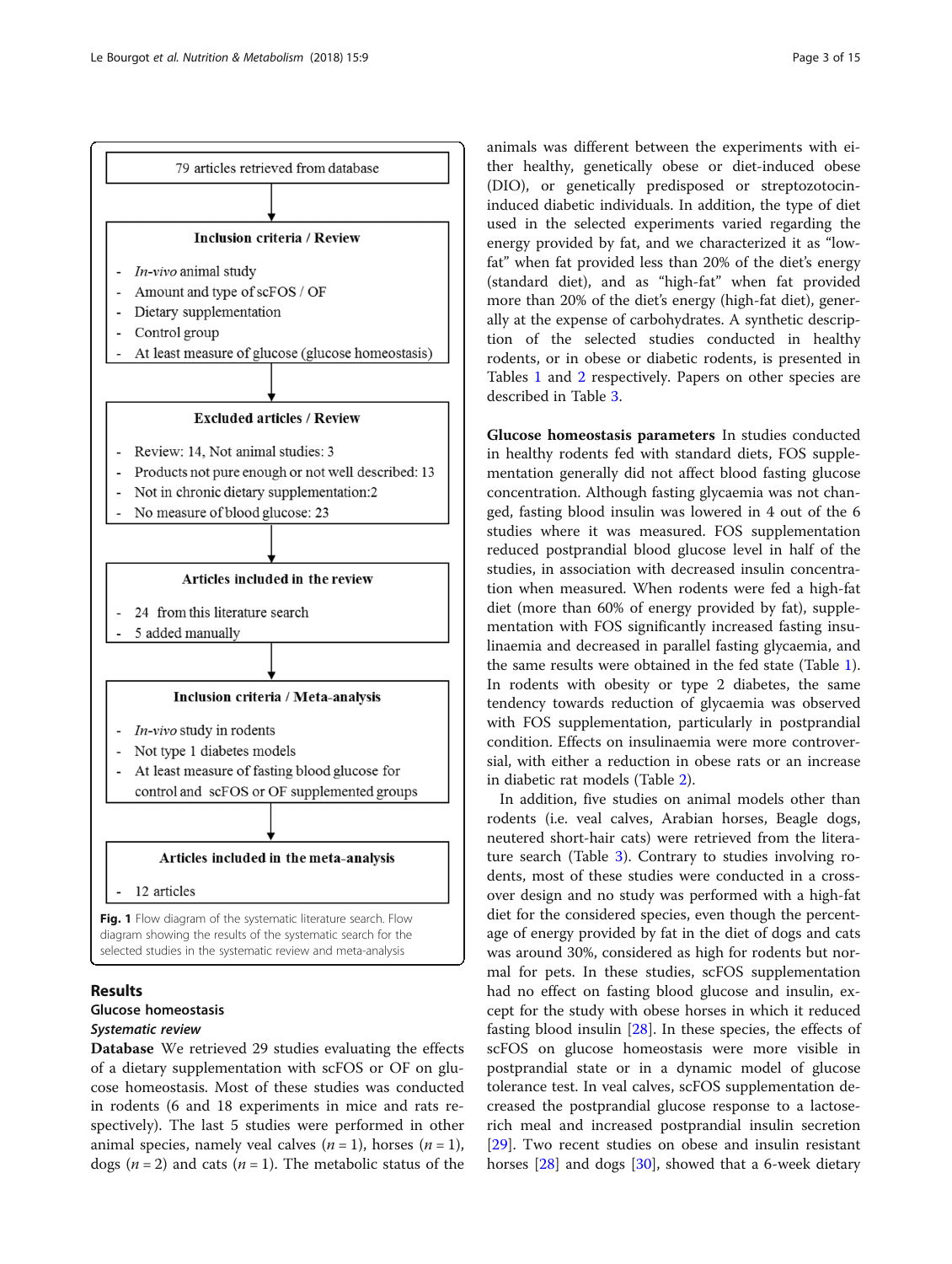<span id="page-3-0"></span>

| Table 1 Effects of scFOS/OF supplementation on glucose homeostasis in healthy rodents<br>Animal model | Diet                                                   | FOS dose         |                                    | Duration Fasting condition                     |                                                                      | Postprandial condition                                 |                                                               |                                         | Other metabolic                                                                                                                                                                          | Microbiota           | Included                         | References |
|-------------------------------------------------------------------------------------------------------|--------------------------------------------------------|------------------|------------------------------------|------------------------------------------------|----------------------------------------------------------------------|--------------------------------------------------------|---------------------------------------------------------------|-----------------------------------------|------------------------------------------------------------------------------------------------------------------------------------------------------------------------------------------|----------------------|----------------------------------|------------|
|                                                                                                       |                                                        |                  |                                    | O                                              |                                                                      | Method                                                 | U                                                             |                                         | results                                                                                                                                                                                  | (yes/no)<br>analysis | in meta-<br>(yes/no)<br>analysis |            |
|                                                                                                       |                                                        |                  |                                    |                                                |                                                                      | Standard diet: less than 20% of energy provided by fat |                                                               |                                         |                                                                                                                                                                                          |                      |                                  |            |
| Male Wistar rats                                                                                      | 7% E fat, 73%<br>E CHO                                 | 10% OF           | $\geq$<br>4                        | $\supseteq$                                    | $\supseteq$                                                          | Fed                                                    | $\rightarrow$                                                 | $\rightarrow$                           | ↓ TG, PP (blood and<br>= tot. Chol (blood<br>and liver)<br>liver)                                                                                                                        | $\sqrt{2}$           | YES                              | [40]       |
| Male Wistar rats                                                                                      | 7% E fat, 73%<br>E CHO                                 | 10% OF           | ≧<br>$\overline{\phantom{a}}$      | $\lvert \rvert$                                |                                                                      | 30d) OGTT<br>(after 18d)<br>Fed (after                 | and portal<br>$\downarrow$ (cardiac<br>blood)<br>$\mathbf{I}$ | $L$ (cardiac<br>blood)<br>$\rightarrow$ | $\uparrow$ caecal GLP-1, = GIP<br>↓TG and 1 GIP<br>(blood)                                                                                                                               | $\geq$               | $\frac{0}{2}$                    | $[41]$     |
| Male Sprague-<br>Dawley rats                                                                          | 77.5% E CHO<br>9.8%E fat,                              | 5% scFOS         | 5w<br>$\sim$                       | $\lvert \rvert$                                | $\downarrow$ after 5<br>w                                            | $\supseteq$                                            | $\frac{\Omega}{Z}$                                            | $\mathrel{\mathop{\supseteq}}_Z$        | ↓ adiponectin, leptin<br>↓ HOMA-IR after 5 w<br>= TG, MCP-1, PAI-1                                                                                                                       | $\sqrt{2}$           | YES                              | $[25]$     |
| Male Wistar rats                                                                                      | 77.5% E CHO<br>9.8% E fat,                             | 5% OF 10% OF     | $\geq$<br>$\supseteq$              | $   -   $                                      |                                                                      | $\mathrel{\mathop{\supseteq}}_Z$                       | $\mathrel{\mathop{\supseteq}}_Z$                              | $\supseteq$                             | transmembrane<br>↓ HOMA-IR<br>↑ RBC glucose<br>transport                                                                                                                                 | $\sqrt{2}$           | YES                              | [21]       |
| Male Wistar/ST rats                                                                                   | 77.5% E CHO<br>9.8%E fat,                              | 5% scFOS         | ℃<br>$48$                          | $\vert\vert$                                   | $\begin{array}{c} \hline \end{array}$                                | <b>USO</b>                                             | $\begin{array}{c} \hline \end{array}$                         | $\vert\vert$                            | $=$ HOMA-IR                                                                                                                                                                              | $\sqrt{2}$           | YES                              | $[23]$     |
| Male Wistar rats                                                                                      | 11.8% E fat,<br>69.4% E CHO<br>(starch or<br>fructose) | 10% OF           | $\geq$<br>4                        | $\trianglerighteq$                             | $\frac{\Omega}{Z}$                                                   | Fed                                                    | $\lvert \rvert$                                               | $\lvert \rvert$                         | uptin with fructose<br>diet only<br>$\downarrow$ TG                                                                                                                                      | YES                  | YES                              | [61]       |
| Female C57BL/6 J<br>mice ± n-3 PUFA                                                                   | 14.3% E fat,<br>58.9% E CHO                            | 0.2 g OF/ d      | ℃<br>$\geqslant$                   | mice only)<br>depleted<br>$\downarrow$ (in n-3 | $\mid \mid$                                                          | <b>CGTT</b>                                            | $\left\vert {}\right\vert$                                    | $\left\vert {}\right\vert$              | t colon proglucagon<br>= hepatic TG and<br>mRNA content<br>$=$ HOMA-IR<br>Chol                                                                                                           | YES                  | YES                              | [22]       |
| Male Sprague-<br>Dawley rats                                                                          | 16.4% E fat,<br>65.1% E CHO                            | 2.5% or 5% scFOS | $\geq$<br>$\overline{\phantom{0}}$ | portal blood)<br>$=$ (tail and                 | with 5%<br><b>U</b> cortal<br>blood)<br>blood)<br>scFOS<br>$=$ (tail | IPGIT                                                  | $\sqrt{2.5\% at}$<br>30 min)                                  | $\frac{1}{2}$                           | <b>Tproglucagon mRNA</b><br>caecum and colon<br>GLP-1 in ileum,<br>in caecum and<br>t portal fasting<br>GLP-1 (5%)<br>colon (5%)<br>$=$ HOMA-IR<br>$\label{eq:1} \prod_{i=1}^n \alpha_i$ | $\geq$               | $\frac{1}{2}$                    | [58]       |
|                                                                                                       |                                                        |                  |                                    |                                                |                                                                      | High-fat diet: 20 to 60% of energy provided by fat     |                                                               |                                         |                                                                                                                                                                                          |                      |                                  |            |
| Male Wistar rats                                                                                      | 56.8% E CHO<br>23.9% E fat,                            | 5% OF            | ≧<br>$\sim$                        | $\supseteq$                                    | $\supseteq$                                                          | Fed <sup>a</sup>                                       | $\lvert \rvert$                                               | $\mid \mid$                             |                                                                                                                                                                                          | $\sqrt{2}$           | $\frac{0}{2}$                    | [83]       |
| Male Sprague-<br>Dawley rats                                                                          | 27.5% E fat,<br>53.5% E CHO                            | 10% scFOS        | ≧<br>$\sim$                        | $\trianglerighteq$                             | $\frac{\Omega}{Z}$                                                   | Fed                                                    |                                                               | $\lvert \rvert$                         | = plasma acetate,<br>propionate,<br>butyrate                                                                                                                                             | $\sqrt{2}$           | YES                              | [38]       |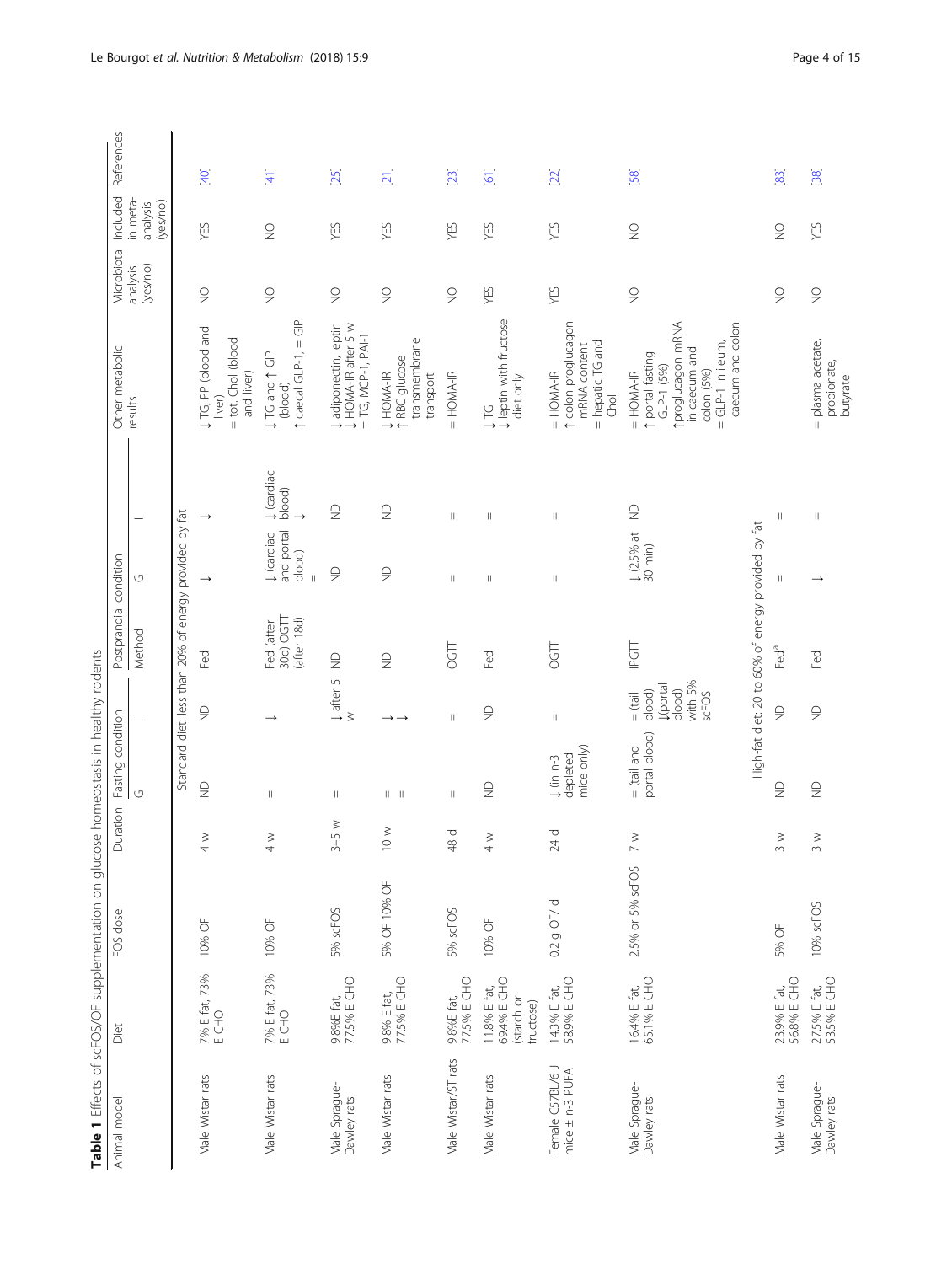| ١<br>ï<br>l       |
|-------------------|
|                   |
|                   |
| ׇ֚֘               |
| í<br>$\mathbf{r}$ |
|                   |
| I                 |
| l<br>ij           |
| ŕ<br>i            |

| Animal model                       | Diet                                   | FOS dose  |                   | Duration Fasting condition |                       | Postprandial condition                                 |                                  |                                                                      | Other metabolic                                                                                                                                                                                           |                      |                                 | Microbiota Included References        |
|------------------------------------|----------------------------------------|-----------|-------------------|----------------------------|-----------------------|--------------------------------------------------------|----------------------------------|----------------------------------------------------------------------|-----------------------------------------------------------------------------------------------------------------------------------------------------------------------------------------------------------|----------------------|---------------------------------|---------------------------------------|
|                                    |                                        |           |                   | Ū                          |                       | Method                                                 | O                                |                                                                      | results                                                                                                                                                                                                   | analysis<br>(yes/no) | in meta-<br>analysis<br>(yes/no |                                       |
|                                    |                                        |           |                   |                            |                       |                                                        |                                  |                                                                      | = tot. Chol, PP<br>↓ FFA and TG                                                                                                                                                                           |                      |                                 |                                       |
| gnotobiotic mice<br>Male C57BL/6 J | 34.9% E fat,<br>26.3% E CHO            | 10% scFOS | $\geq$<br>$\circ$ | $\trianglerighteq$         | $\frac{\circ}{\circ}$ | after meal)<br>Fed (5 h<br><b>SSL</b>                  | $=$ AUCg<br>$\label{eq:1} \  \ $ | $(20 \text{ and } 60 \text{ min})$<br>$\frac{1}{1}$<br>$\mathbf{  }$ | $\downarrow$ leptin                                                                                                                                                                                       | YES                  | $\frac{1}{2}$                   | $\sqrt{6}$                            |
| Male C57BL/6 J<br>mice             | 58% E fat, 26%<br>Exp 2 HF2:<br>E CHO  | 10% OF    | $-8 \times$<br>4  | $\mathsf{II}$              | $\parallel$           | $\supseteq$                                            | $\frac{\Omega}{\Sigma}$          | $\supseteq$                                                          | = colon proglucagon<br>mRNA                                                                                                                                                                               | $\frac{1}{2}$        | YES                             | $\begin{bmatrix} 1 & 6 \end{bmatrix}$ |
|                                    |                                        |           |                   |                            |                       | High-fat diet: more than 60% of energy provided by fat |                                  |                                                                      |                                                                                                                                                                                                           |                      |                                 |                                       |
| Male C57BL/6 J<br>mice             | 72% E fat, $<$<br>1% E CHO             | 10% OF    | $\geq$<br>4       |                            |                       | <b>IPGTT</b><br>Fed                                    | J AUCg                           | $\frac{\Omega}{Z}$                                                   | (clamp euglycaemic<br>glucose production<br>t colon proglucagon<br>1 GLP-1 (plasma and<br>rate and $\downarrow$ hepatic<br>hyperinsulinaemic)<br>pancreatic insulin<br>glucose infusion<br>colon)<br>mRNA | $\trianglerighteq$   | YES                             | $[15]$                                |
| Male C57BL/6 J<br>mice             | 72% E fat, <<br>Exp 1 HF1:<br>1% E CHO | 10% OF    | $-8 \times$<br>4  |                            |                       | $\supseteq$                                            | $\supseteq$                      | $\frac{\Omega}{\Sigma}$                                              | 1 colon proglucagon<br>mRNA                                                                                                                                                                               | $\trianglerighteq$   | YES                             | $[16]$                                |

activator inhibitor-1, PP phospholipids, PUFA polyunsaturated fatty acids, RBC red blood cells, scFOS short-chain fructooligosaccharides, TG triglycerides, w weeks e<br>blyce<br>olyce in,<br>Jigos<br>Jigos  $\sum_{i=1}^{\infty}$ CHO carbohydrates, Chol cholesterol, d days, E ene<br>activator inhibitor-1, PP phospholipids, PUFA polyu<br><sup>a</sup>Fed condition not clearly indicated in the study aFed condition not clearly indicated in the study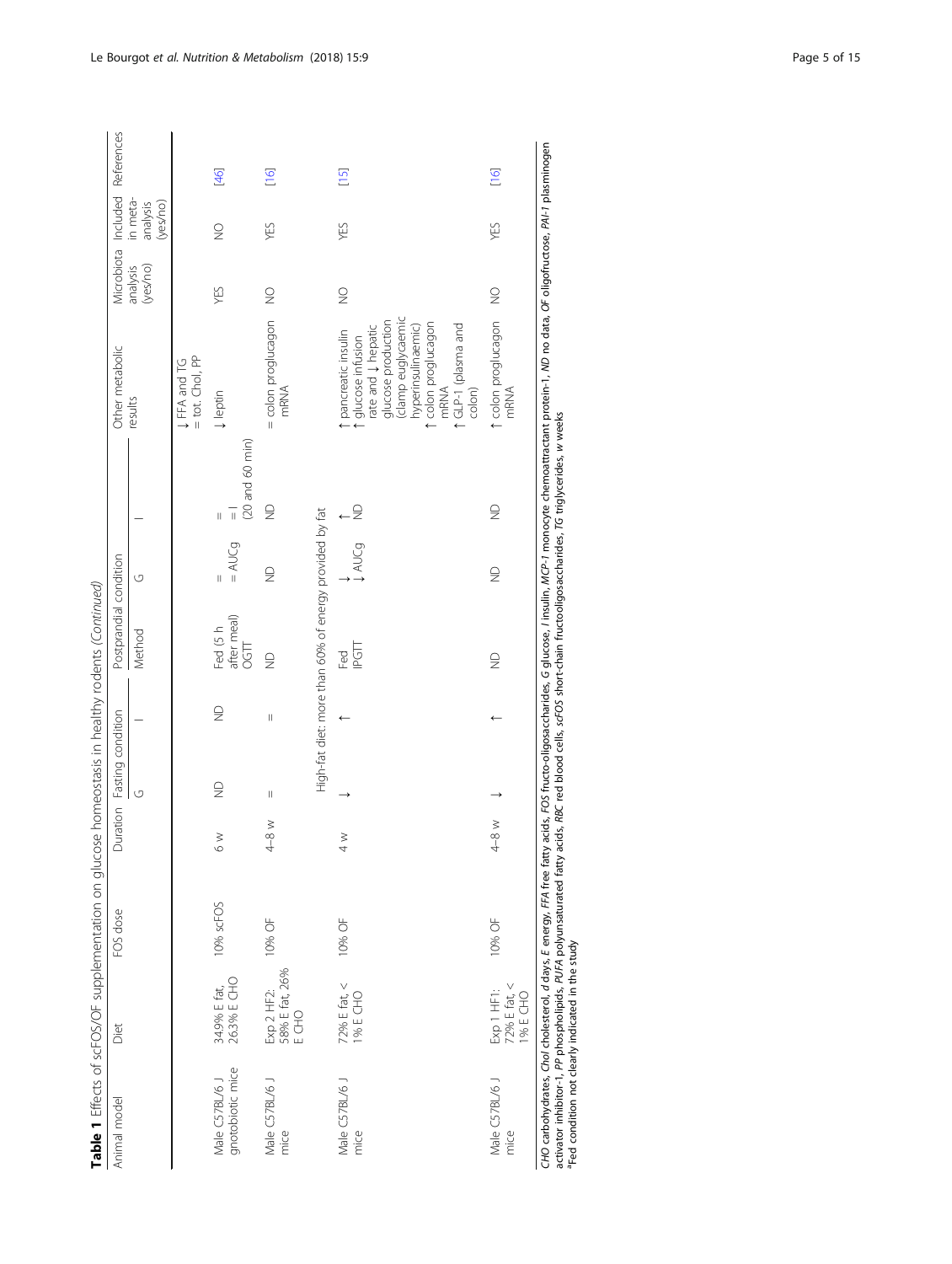| $\vdots$<br>j<br>S                                                                                             |
|----------------------------------------------------------------------------------------------------------------|
|                                                                                                                |
| í<br>١                                                                                                         |
| $\ddot{\phantom{a}}$<br>-<br> <br> <br> <br> <br> <br>I<br>ł<br>$\frac{1}{2}$                                  |
| i<br>j<br>j<br>j<br>Ì<br>֖֖֖֖֚֚֚֚֚֚֬<br>$\mathbf{r}$                                                           |
| J<br>$\begin{bmatrix} 1 \\ 1 \\ 1 \end{bmatrix}$<br>$-1.4$<br>$\frac{1}{2}$<br>ī<br>Ï<br>ţ<br>Ï<br>נ<br>ג<br>l |
| Ś<br>Ì<br>$\big)$<br>$\overline{a}$<br>)<br>)<br>-<br>í                                                        |
| able 2 Effects of                                                                                              |
|                                                                                                                |

<span id="page-5-0"></span>

| Standard diet: less than 20% of energy provided by fat<br>$\frac{1}{2}$<br>$\supseteq$<br>$\supseteq$<br>$\supseteq$<br>$\vert\vert$<br>$\vert\vert$<br>$\vert\vert$<br>(after 2, 4 and 6<br>$\trianglerighteq$<br>$\trianglerighteq$<br>$\trianglerighteq$<br>$\mathbb{P}_{\mathbb{P}^1}$<br>G<br>$\lvert \rvert$<br>$\vert\vert$<br>$\mathop{\rm II}\nolimits$<br>$\rightarrow$<br>$2-6w$<br>100d<br>160 d<br>$\geq$<br>$\frac{8}{6}$<br>$\frac{8}{6}$<br>$_{\rm 8}^{\rm \times}$<br>6 w<br>$\geq$<br>$\supseteq$<br>9.8% E fat, 77.5% E 10% or 15%<br>10% scFOS<br>5% scFOS<br>10% OF<br>10% OF<br>10% OF<br>10% OF<br>3% OF<br>5% OF<br>scFOS<br>9.8% E fat, 77.5% E<br>9.8% E fat, 77.5% E<br>9.8% E fat, 77.5% E<br>16.4% E fat, 65.1%<br>20.4% E fat, 59.9%<br>(49.9), soybean oil<br>$(10.0)$ , lard $(10.0)$<br>7% E fat, 73% E<br>7% E fat, 73% E<br>g/100 g: casein<br>(20.0), sucrose<br>ECHO<br>E CHO<br><b>CHO</b><br><b>CHO</b><br><b>CHO</b><br>CH <sub>O</sub><br><b>CHO</b><br>E<br>fa/fa Zucker rats<br>Male Wistar rats<br>Male Wistar rats<br>Male Wistar rats<br>Diabetes-prone<br>Streptozotocin<br>Streptozotocin<br>Female Obese<br>Male Sprague-<br>Male Sprague-<br>Male Sprague<br>Male Obese<br>Dawley rats,<br>Dawley rats,<br>Dawley rats,<br>Zucker rats<br>$-$ PX $-$ 407<br>BB rats<br>$\frac{1}{2}$<br>$\frac{1}{2}$<br>$\frac{1}{2}$ |  |                  | Method                                                            | ↺                                                          |                                                                         |                                                                                                                                             | analysis      | in meta-            |        |
|--------------------------------------------------------------------------------------------------------------------------------------------------------------------------------------------------------------------------------------------------------------------------------------------------------------------------------------------------------------------------------------------------------------------------------------------------------------------------------------------------------------------------------------------------------------------------------------------------------------------------------------------------------------------------------------------------------------------------------------------------------------------------------------------------------------------------------------------------------------------------------------------------------------------------------------------------------------------------------------------------------------------------------------------------------------------------------------------------------------------------------------------------------------------------------------------------------------------------------------------------------------------------------------------------------------------------------------------------------------------------|--|------------------|-------------------------------------------------------------------|------------------------------------------------------------|-------------------------------------------------------------------------|---------------------------------------------------------------------------------------------------------------------------------------------|---------------|---------------------|--------|
|                                                                                                                                                                                                                                                                                                                                                                                                                                                                                                                                                                                                                                                                                                                                                                                                                                                                                                                                                                                                                                                                                                                                                                                                                                                                                                                                                                          |  |                  |                                                                   |                                                            |                                                                         |                                                                                                                                             | (yes/no)      | analysis<br>(yes/no |        |
|                                                                                                                                                                                                                                                                                                                                                                                                                                                                                                                                                                                                                                                                                                                                                                                                                                                                                                                                                                                                                                                                                                                                                                                                                                                                                                                                                                          |  |                  |                                                                   |                                                            |                                                                         |                                                                                                                                             |               |                     |        |
|                                                                                                                                                                                                                                                                                                                                                                                                                                                                                                                                                                                                                                                                                                                                                                                                                                                                                                                                                                                                                                                                                                                                                                                                                                                                                                                                                                          |  |                  | - Fed (cava and<br>- Fed (tail vein)<br>portal veins)<br>$-05$    | II.<br>$\frac{\vert \vert}{\vert}$<br>$\overrightarrow{a}$ | $\trianglerighteq$<br>$\frac{11}{1}$<br>$\frac{11}{1}$                  | = PP, TG and Chol (cava and<br>I hepatic TG and PP<br>portal veins)                                                                         | $\sqrt{2}$    | YES                 | [39]   |
|                                                                                                                                                                                                                                                                                                                                                                                                                                                                                                                                                                                                                                                                                                                                                                                                                                                                                                                                                                                                                                                                                                                                                                                                                                                                                                                                                                          |  |                  | $\frac{\Omega}{Z}$                                                | $\supseteq$                                                | $\varrho$                                                               | $=$ TG and Chol<br>$=$ HbA1C                                                                                                                | $\frac{1}{2}$ | YES                 | [20]   |
|                                                                                                                                                                                                                                                                                                                                                                                                                                                                                                                                                                                                                                                                                                                                                                                                                                                                                                                                                                                                                                                                                                                                                                                                                                                                                                                                                                          |  |                  | <b>GST</b>                                                        | $\mathop{\rm II}\nolimits$                                 | Ш                                                                       | 1 PYY OGTT and AUC PYY<br>$=$ liver TG<br>$= GLP-1$                                                                                         | YES           | YES                 | $[17]$ |
|                                                                                                                                                                                                                                                                                                                                                                                                                                                                                                                                                                                                                                                                                                                                                                                                                                                                                                                                                                                                                                                                                                                                                                                                                                                                                                                                                                          |  |                  | <b>CGTT</b>                                                       | $\frac{1}{90}$ min                                         |                                                                         | 1 fasting PYY and AUC PYY<br><b>↓</b> leptin OGTT (AUC leptin)<br>1 fasting portal GLP-1                                                    | YES           | YES                 | $[14]$ |
|                                                                                                                                                                                                                                                                                                                                                                                                                                                                                                                                                                                                                                                                                                                                                                                                                                                                                                                                                                                                                                                                                                                                                                                                                                                                                                                                                                          |  |                  | $\supseteq$                                                       | $\supseteq$                                                | $\supseteq$<br>$\supseteq$                                              |                                                                                                                                             | $\sqrt{2}$    | $\frac{1}{2}$       | [84]   |
|                                                                                                                                                                                                                                                                                                                                                                                                                                                                                                                                                                                                                                                                                                                                                                                                                                                                                                                                                                                                                                                                                                                                                                                                                                                                                                                                                                          |  |                  | $-06$<br>- Fed                                                    | $\rightarrow$ $\rightarrow$                                | $\begin{array}{c}\n\leftarrow \\ \leftarrow \\ \leftarrow\n\end{array}$ | 1 colon proglucagon and PC1<br>beta cells (= beta cell mass)<br>t pancreatic insulin and %<br>1 portal and colon GLP-1<br>mRNA (= in ileum) | $\sqrt{2}$    | YES                 | [37]   |
|                                                                                                                                                                                                                                                                                                                                                                                                                                                                                                                                                                                                                                                                                                                                                                                                                                                                                                                                                                                                                                                                                                                                                                                                                                                                                                                                                                          |  |                  | High-fat diet: 20 to 60% of energy provided by fat<br>$\supseteq$ | $\supseteq$                                                | $\trianglerighteq$                                                      | 1-qub GLP-1                                                                                                                                 | YES           | $\sqrt{2}$          | [56]   |
|                                                                                                                                                                                                                                                                                                                                                                                                                                                                                                                                                                                                                                                                                                                                                                                                                                                                                                                                                                                                                                                                                                                                                                                                                                                                                                                                                                          |  |                  | <b>USD</b>                                                        |                                                            | $\vert\vert$                                                            | ↓ leptin, ghrelin, GIP OGTT<br>↑ GLP-1 OGTT<br>J plasma DDP4                                                                                | YES           | YES                 | [24]   |
|                                                                                                                                                                                                                                                                                                                                                                                                                                                                                                                                                                                                                                                                                                                                                                                                                                                                                                                                                                                                                                                                                                                                                                                                                                                                                                                                                                          |  | $\widehat{\geq}$ | $\frac{\Omega}{\Sigma}$                                           | $\supseteq$                                                | $\supseteq$                                                             | urinary glucose excretion<br>(after $4, 5$ and $6 w$ )<br>plasma cholesterol,<br>creatinine and urea                                        | YES           | YES                 | [19]   |
| High-fat diet: more than 60% of energy provided by fat<br>$\supseteq$<br>5w<br>10% OF<br>60% E fat, 20% E<br>$rac{1}{x}$<br>Ob/ob C57BL/6<br>mice                                                                                                                                                                                                                                                                                                                                                                                                                                                                                                                                                                                                                                                                                                                                                                                                                                                                                                                                                                                                                                                                                                                                                                                                                        |  |                  | <b>USD</b>                                                        |                                                            | $\varrho$                                                               | 1 plasma GLP-1 and colon<br>t colon L-cells number<br>proglucagon mRNA<br>↓ plasma TG, LPS                                                  | YES           | YES                 | $[18]$ |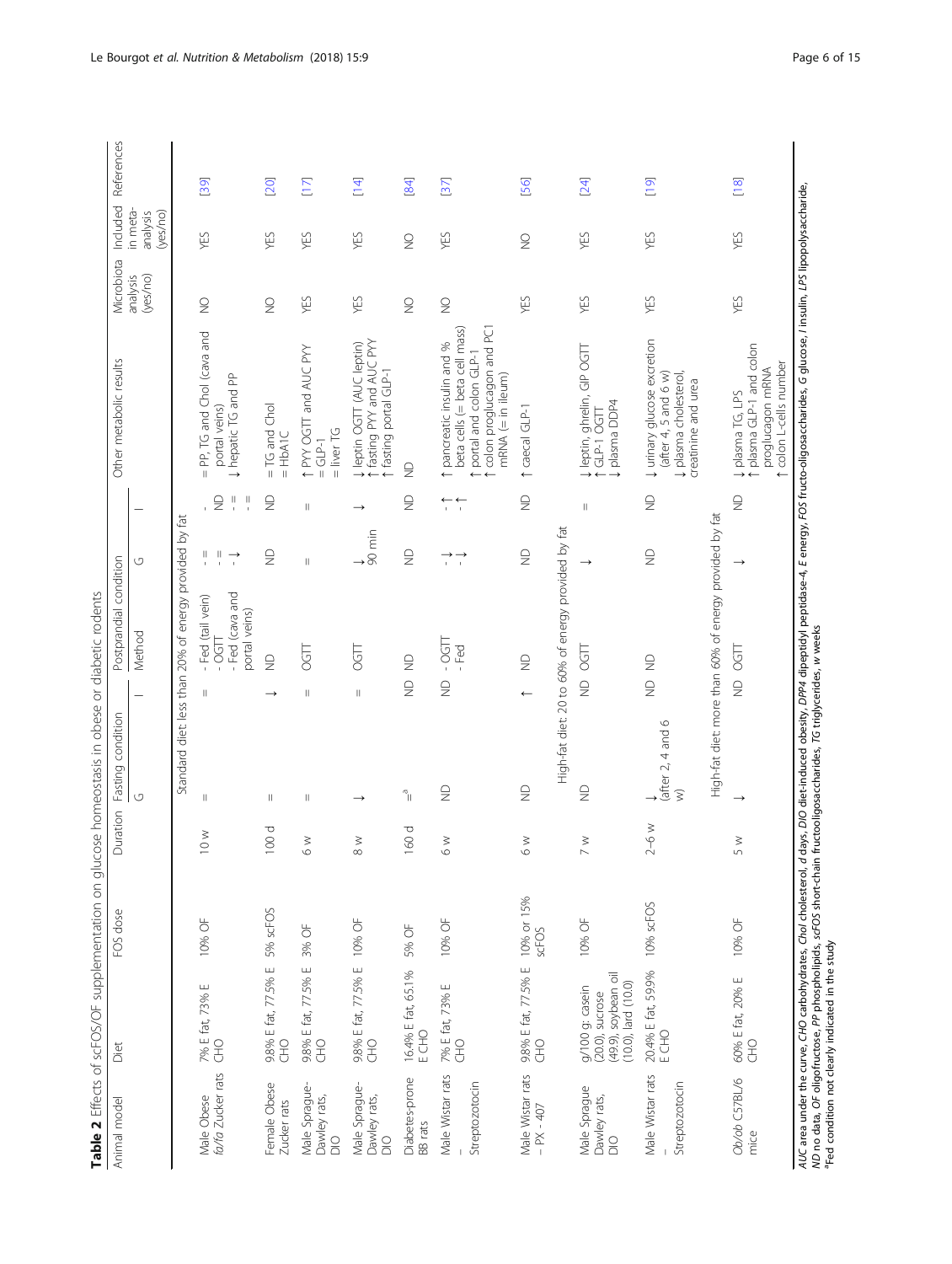|                                                        |                                                               |                         |               |              |                   | Table 3 Effects of scFOS/OF supplementation on glucose homeostasis in animals other than rodents |                                    |                                                                                                                                                                                                             |                                                                                                           |                                |                                  |                                    |
|--------------------------------------------------------|---------------------------------------------------------------|-------------------------|---------------|--------------|-------------------|--------------------------------------------------------------------------------------------------|------------------------------------|-------------------------------------------------------------------------------------------------------------------------------------------------------------------------------------------------------------|-----------------------------------------------------------------------------------------------------------|--------------------------------|----------------------------------|------------------------------------|
| Animal model                                           | Diet                                                          | FOS dose                | Duration      |              | Fasting condition | Postprandial condition                                                                           |                                    |                                                                                                                                                                                                             | Other metabolic                                                                                           | Microbiota Included References |                                  |                                    |
|                                                        |                                                               |                         |               | $\circ$      |                   | Method                                                                                           | G                                  |                                                                                                                                                                                                             | results                                                                                                   | (yes/no)<br>analysis           | in meta-<br>(yes/no)<br>analysis |                                    |
| Healthy male<br>veal calves                            | Whole milk +<br>milk replacer                                 | 10 g scFOS/d            | $\frac{8}{3}$ | $\mathsf{I}$ | $\mid \mid$       | Lactose feeding                                                                                  | $\downarrow$ (after 2 h<br>to 5 h) | $\uparrow$ (after 2 h)                                                                                                                                                                                      | lactose feeding<br>$\frac{a \text{fter 3} \text{h and}}{4 \text{h}}$<br>, lactate after<br>$=$ TG (blood) | $\frac{1}{2}$                  | $\frac{1}{2}$                    | [29]                               |
| Arabian horses<br>Obese male                           | feeds and hay<br>Concentrate                                  | 45 g scFOS/d            | $\frac{8}{6}$ | $\mathsf{I}$ |                   | FSIGTT                                                                                           | $PS =$                             | AIRi<br>$\overline{5}$                                                                                                                                                                                      | (fasting blood)<br>$=$ TG and leptin                                                                      | $\frac{1}{2}$                  | $\frac{1}{2}$                    | [28]                               |
| Beagle dogs<br>Obese male                              | 32% E fat, 44% 1% scFOS<br>E CHO                              |                         | $\frac{8}{6}$ | II           | $\mathbf{  }$     | Euglycemic<br>hyperinsulinaemic<br>clamp                                                         |                                    | ↑ glucose infusion ↑ insulin sensitivity ↓ HOMA-IR                                                                                                                                                          | $=$ TG and Chol<br>(blood)                                                                                | $\frac{1}{2}$                  | $\frac{1}{2}$                    | [30]                               |
| on weight-loss<br>Beagle dogs<br>Obese male<br>program | 9.5% E fat,<br>56.5% E CHO                                    | 3% scFOS Vs<br>1% scFOS | $\frac{8}{6}$ | $\mathbb{P}$ | $\mathbb{P}$      | $\supseteq$                                                                                      | $\supseteq$                        | $\supseteq$                                                                                                                                                                                                 | thaptoglobin                                                                                              | $\frac{0}{2}$                  | $\frac{0}{2}$                    | $\begin{bmatrix} 31 \end{bmatrix}$ |
| hair neutered<br>obese short-<br>Normal or<br>Cats     | 38% E fat, 8%<br>E CHO                                        | 2.5% mix OF/<br>inulin  | 4 w           | $\vert$      | $\mathbf{  }$     | <b>NGTT</b>                                                                                      | $\parallel$                        | $\parallel$                                                                                                                                                                                                 | $=$ Chol, NEFA,<br>leptin                                                                                 | $\frac{1}{2}$                  | $\frac{1}{2}$                    | [32]                               |
|                                                        | <sup>a</sup> Fed condition not clearly indicated in the study |                         |               |              |                   |                                                                                                  |                                    | CHO carbohydrates, Chol cholesterol, d days, E energy, FOS fructo-oligosaccharides, G glucose, I insulin, ND no data, OF oligofructose, scFOS short-chain fructooligosaccharides, TG triglycerides, w weeks |                                                                                                           |                                |                                  |                                    |

# <span id="page-6-0"></span>Le Bourgot et al. Nutrition & Metabolism (2018) 15:9 example 3 and 2018 and 2018 Page 7 of 15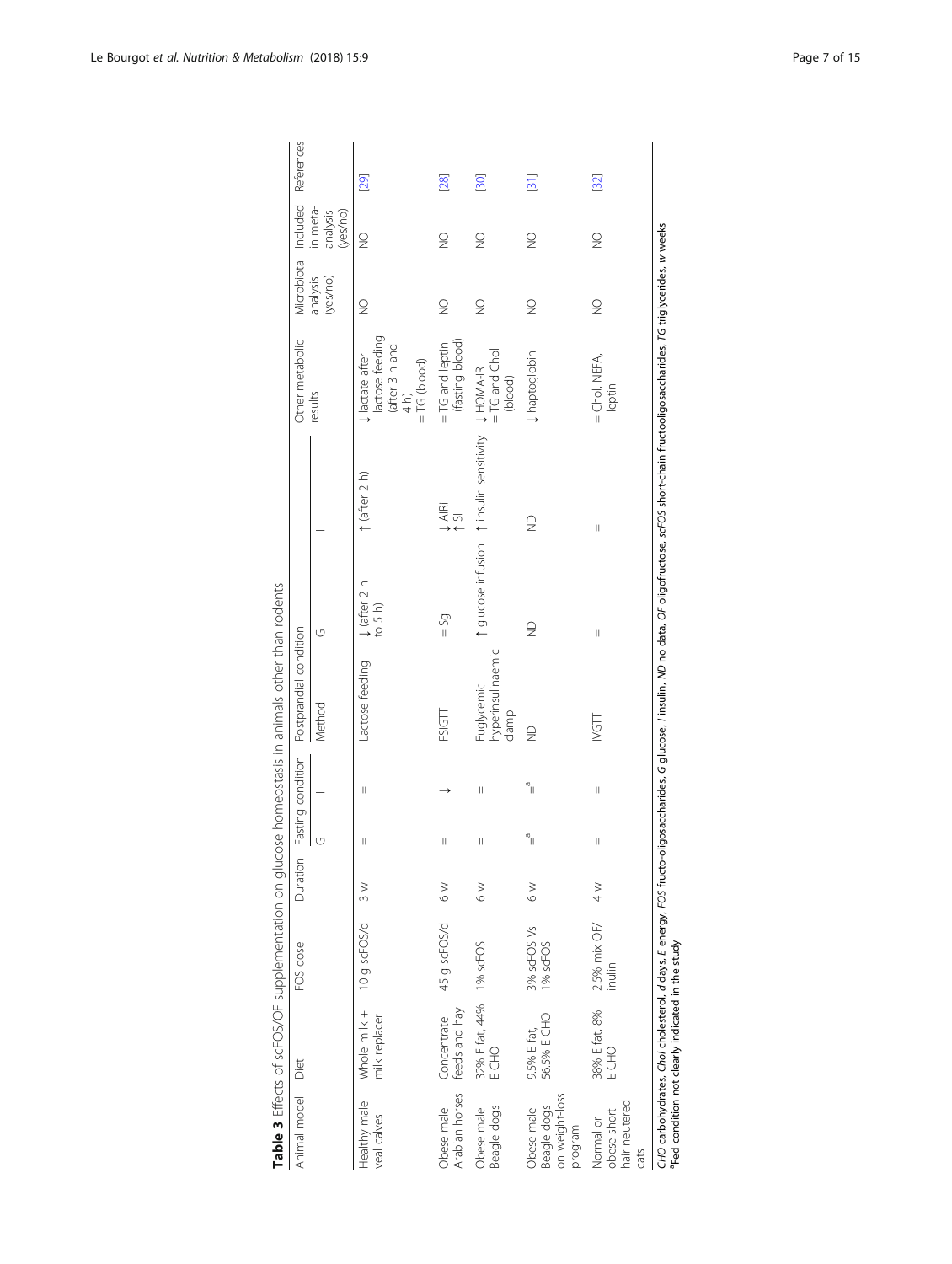supplementation with scFOS could improve insulin sensitivity with no change in body weight. In horses, the frequently sampled intravenous glucose tolerance test (FSIGTT) highlighted that this improvement in insulin sensitivity was accompanied by a reduction in acute insulin response to glucose, with no change in glucose effectiveness. When obese dogs were submitted to a weight loss program with an energy-restricted diet, no effect of scFOS supplementation was observed on fasting blood glucose or insulin [[31](#page-13-0)]. In normal weight and obese cats, the diet supplementation with a mixture of OF and inulin did not affect glucose homeostasis in fasting condition and after an IV glucose bolus [[32\]](#page-13-0).

#### Meta-analysis

The meta-analysis was performed on 12 papers and 13 experiments. It represented 32 treatments for the fasting glycaemia parameter, and 14 treatments for fasting insulinaemia (Table [4](#page-8-0)).

# Qualitative analysis: control vs FOS

FOS supplementation significantly decreased fasting blood glycaemia, whatever the metabolic status of the rodents and the diet administered throughout the experiment ( $P = 0.012$ ; Table [4\)](#page-8-0), with a global reduction of 18% of fasting glycaemia in the FOS group compared to the control group. The greater reduction in fasting blood glucose with FOS intake was observed in rodents fed a high-fat diet (− 22%). In parallel, a decrease in fasting insulinaemia was only observed when comparing control and FOS groups fed a low fat diet  $(P = 0.014)$ .

#### Quantitative analysis: effect of FOS dose

A consistent effect with the qualitative model was obtained with the linear model (Table [5\)](#page-8-0). Fasting glycaemia decreased linearly with FOS dose (0 to 13%), whatever the metabolic health and the diet administered throughout the experiment (− 0.17 mmol/L per 1% FOS supplementation;  $P = 0.002$ ; Table [5](#page-8-0)). A significant dose effect was also observed for basal insulinaemia (− 6.46 pmol/L per 1% FOS supplementation;  $P = 0.04$ ), particularly in healthy rodents  $(P = 0.002)$  and in rodents fed a low-fat diet ( $P = 0.016$ ), with no significant difference in animals fed a high-fat diet ( $P = 0.22$ ), probably due to the small volume of available data (Table [5\)](#page-8-0).

# Other metabolic effects

In addition to glucose and insulin concentration data, most authors also studied incretin effect and lipid profile after FOS supplementation in rodents (Tables [1](#page-3-0) and [2](#page-5-0)). In most of the studies, FOS supplementation caused an increase in intestinal GLP-1 and proglucagon mRNA content. FOS supplementation also increased fasting and postprandial GLP-1 concentrations, as well as PYY concentration when analysed. FOS supplementation decreased triglyceride concentration in half of the studies. Cholesterol reduction with prebiotic intake was less consistent. Two studies reported a reduction in plasma inflammatory markers with FOS supplementation: LPS in obese mice fed a high-fat diet, and haptoglobin in obese dogs subjected to a weight-loss program (Tables [2](#page-5-0) and [3](#page-6-0)).

### Microbiota modifications

Some studies also analysed microbiota composition and/ or fermentative activity (Table [6](#page-9-0)). In response to FOS consumption, the weight of caecum (tissue and/or content) was increased, reflecting a higher fermentative activity of the microbiota. When measured, short-chain fatty acid (SCFA) content was increased in the FOSsupplemented group, and particularly propionate and butyrate. Microbiota composition was also modified by FOS supplementation and notably by an increase in Bifidobacterium, Lactobacillus and Clostridium coccoides, and by a reduction in Clostridium leptum. Effects on Bacteroides/Prevotella ratio were more controversial (Table [6\)](#page-9-0).

#### **Discussion**

The aim of the current paper was to undertake a systematic review and a meta-analysis of animal studies to evaluate the effect of FOS supplementation on glucose homeostasis. Overall, the results from rodent studies showed that regular consumption of FOS significantly reduces fasting glycaemia compared to nonsupplemented animals, whatever the metabolic status of the animals and their type of diet. The range of FOS supplementation was 5 to 13% of the total diet and its duration was between 2 to 14 weeks. Interestingly the reduction in fasting glycaemia was more pronounced when rodents were fed a high-fat diet (−22%) compared to a low-fat diet (− 10%) and when rodents were obese or diabetic  $(-17%)$  compared to healthy  $(-10%)$ . These results suggest that the effects of FOS supplementation are more pronounced in the event of glucose homeostasis failure in rodents.

Effects of FOS supplementation on fasting insulinaemia were inconsistent. In the meta-analysis, a trend towards lower fasting insulinaemia with FOS supplementation was obtained when unhealthy and healthy rodents were gathered (Table [4](#page-8-0)); however, this parameter was strongly influenced by the single study made on obese rats in which fasting insulinaemia was reduced by 73% [\[20](#page-13-0)]. The effect of FOS supplementation on fasting insulinaemia seemed to be dependent on the type of diet given to the rodents, with a significant effect of FOS supplementation on fasting insulin decrease in rodents fed a standard diet only (less than 20% of energy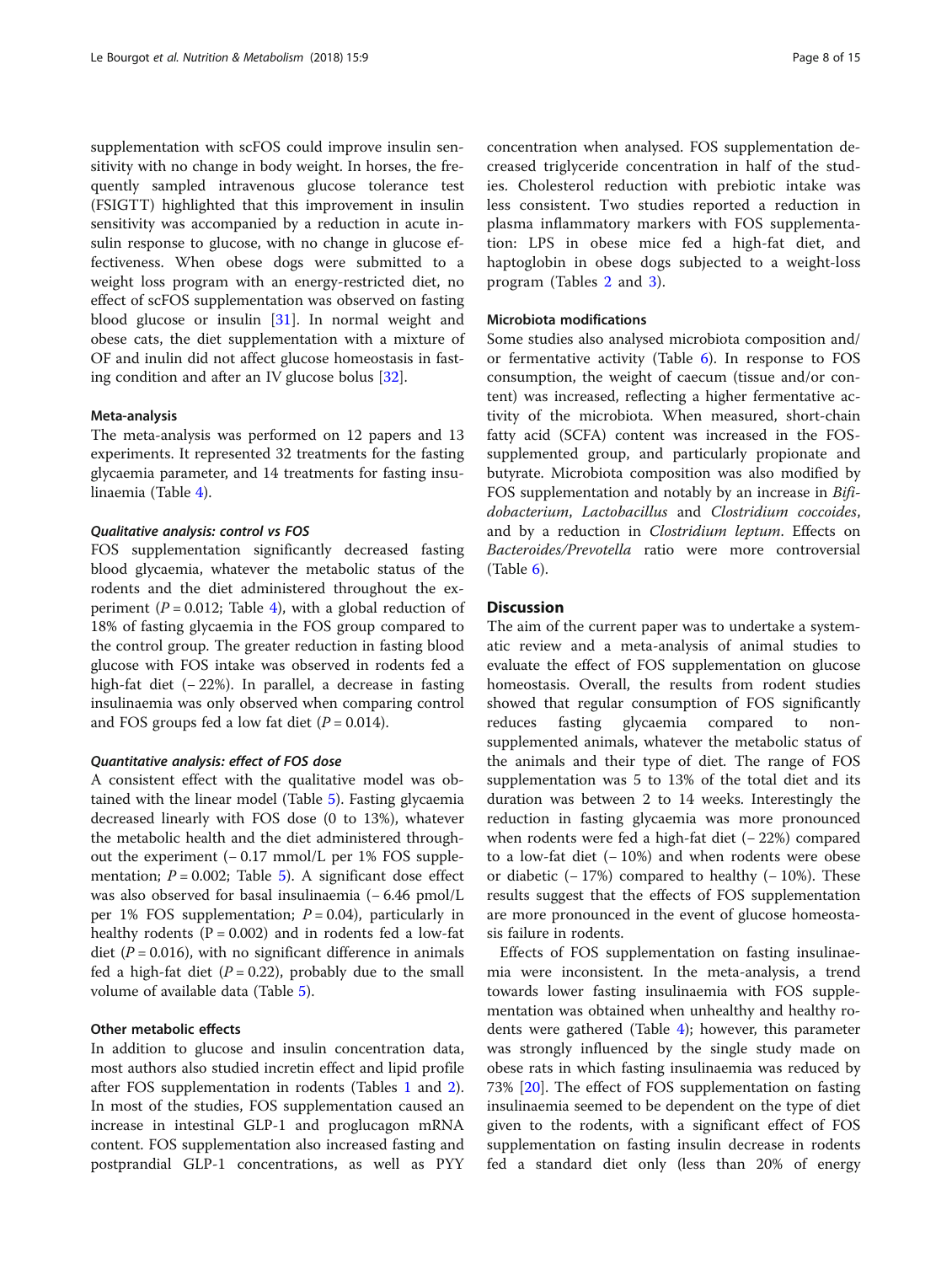| Parameter                                         | Metabolic health or diet      | Treatment N |    | $Mean \pm SEM$          | Minimum value                 | Maximum value | P-value Treatment |
|---------------------------------------------------|-------------------------------|-------------|----|-------------------------|-------------------------------|---------------|-------------------|
| Fasting blood glucose, mmol/l Healthy + unhealthy |                               | Control     |    | $15 \quad 10.6 \pm 1.6$ | 4.8                           | 25.2          | 0.0124            |
|                                                   |                               | FOS         | 17 | $8.7 \pm 1.3$           | 4.6                           | 26.3          |                   |
|                                                   | Healthy                       | Control     | 7  | $6.8 \pm 0.4$           | 4.8                           | 8.3           | 0.002             |
|                                                   |                               | FOS         | 9  | $6.1 \pm 0.4$           | 4.6                           | 8.1           |                   |
|                                                   | Unhealthy (obese or diabetic) | Control     | 8  | $13.9 \pm 2.6$          | 5.5                           | 25.2          | 0.0398            |
|                                                   |                               | FOS         | 8  | $11.5 \pm 2.5$          | 4.7                           | 26.3          |                   |
|                                                   | Low-fat $(< 20%E)$            | Control     | 7  | $8.9 \pm 2.7$           | 4.8                           | 25.2          | 0.0083            |
|                                                   |                               | <b>FOS</b>  | 9  | $8.0 \pm 2.3$           | 4.6                           | 26.3          |                   |
|                                                   | High-fat (> 20%E)             | Control     | 8  | $12.0 \pm 1.9$          | 5.7                           | 18.3          | 0.0225            |
|                                                   |                               | <b>FOS</b>  | 8  | $9.4 \pm 1.3$           | 4.7                           | 13.4          |                   |
| Fasting blood insulin, pmol/l                     | Healthy $+$ unhealthy         | Control     | 6  | $155.3 \pm 29.4$        | 73.7                          | 253           | 0.0936            |
|                                                   |                               | FOS         | 8  | $116.1 \pm 23.8$        | 52.6                          | 225           |                   |
|                                                   | Healthy                       | Control     | 5  | $135.8 \pm 26.9$        | 73.7                          | 214.8         | 0.5922            |
|                                                   |                               | FOS         | 7  | $122.6 \pm 26.5$        | 52.6                          | 225           |                   |
|                                                   | Unhealthy (obese or diabetic) | Control     | 1  | 253.0                   | $\qquad \qquad \qquad \qquad$ | -             |                   |
|                                                   |                               | FOS         | 1  | 70.6                    |                               |               |                   |
|                                                   | Low-fat $(< 20\%$ E)          | Control     | 3  | $160.1 \pm 50.9$        | 77.4                          | 253           | 0.0136            |
|                                                   |                               | <b>FOS</b>  | 5  | $74.4 \pm 10.1$         | 52.6                          | 110           |                   |
|                                                   | High-fat $(> 20%E)^a$         | Control     | 3  | $150.5 \pm 41.2$        | 73.7                          | 214.8         | 0.2159            |
|                                                   |                               | FOS         | 3  | $185.7 \pm 32.8$        | 120.5                         | 225           |                   |

<span id="page-8-0"></span>Table 4 Meta-analysis of the FOS supplementation effect on fasting blood glucose and insulin concentrations in rodents

 $E$  energy, FOS fructo-oligosaccharides

<sup>a</sup>Only on healthy animals (not enough data on unhealthy animals)

provided by fat). However, there were only few data available for a high-energy diet, which may have contributed to the lack of significance of FOS supplementation effect with this type of diet in rodents.

In other animal models than rodents, no effect of FOS on fasting glycaemia has been observed as seen in cats [[32\]](#page-13-0), dogs [\[30,](#page-13-0) [31](#page-13-0)], horses [\[28](#page-13-0)], and veal calves [[33\]](#page-13-0). On the other hand, fasting insulinaemia decreased in obese horses with FOS supplementation [[28\]](#page-13-0), and did not change in other species [\[32,](#page-13-0) [33\]](#page-13-0). Similarly, a recent

meta-analysis performed on 26 trials involving 831 humans [[34\]](#page-13-0) consuming all types of prebiotics did not show significant difference in fasting glycaemia and reported inconsistent results on fasting insulinaemia. This inconsistency of the results could be due to a lack of standardization of the insulin assay procedure, making it hard to compare absolute plasma insulin concentration values from one laboratory to another [[35](#page-13-0)]. Thus, fasting insulinaemia seems to be a poor parameter for evaluating the effect of FOS supplementation on glucose homeostasis.

|  | <b>Table 5</b> Meta-analysis of the effect of FOS dose supplementation on rodents fasting blood glycaemia and insulinaemia |  |
|--|----------------------------------------------------------------------------------------------------------------------------|--|
|  |                                                                                                                            |  |

| Parameter                     | Metabolic health or diet      | N  | Intercept | Slope    | P-value Dose | <b>SD</b> |
|-------------------------------|-------------------------------|----|-----------|----------|--------------|-----------|
| Fasting blood glucose, mmol/l | Healthy + unhealthy           | 32 | 9.74      | $-0.17$  | 0.0022       | 0.32      |
|                               | Healthy                       | 16 | 6.84      | $-0.085$ | 0.0007       | 0.012     |
|                               | Unhealthy (obese or diabetic) | 16 | 12.98     | $-0.243$ | 0.012        | 0.566     |
|                               | Low-fat $(< 20\%$ E)          | 16 | 8.93      | $-0.035$ | 0.0035       | 0.012     |
|                               | High-fat $(>20\%E)$           | 16 | 10.48     | $-0.261$ | 0.0054       | 0.526     |
| Fasting blood insulin, pmol/l | Healthy + unhealthy           | 14 | 154.4     | $-6.46$  | 0.0386       | 7.02      |
|                               | Healthy                       | 12 | 134.74    | $-0.459$ | 0.0022       | 7.67      |
|                               | Unhealthy (obese or diabetic) |    |           |          |              | $\equiv$  |
|                               | Low-fat $(< 20\%$ E)          | 8  | 158.4     | $-16.45$ | 0.0159       | 9.79      |
|                               | High-fat $(>20\%E)$           | 6  | 150.5     | 3.52     | 0.216        | 13.90     |

E energy, FOS fructo-oligosaccharides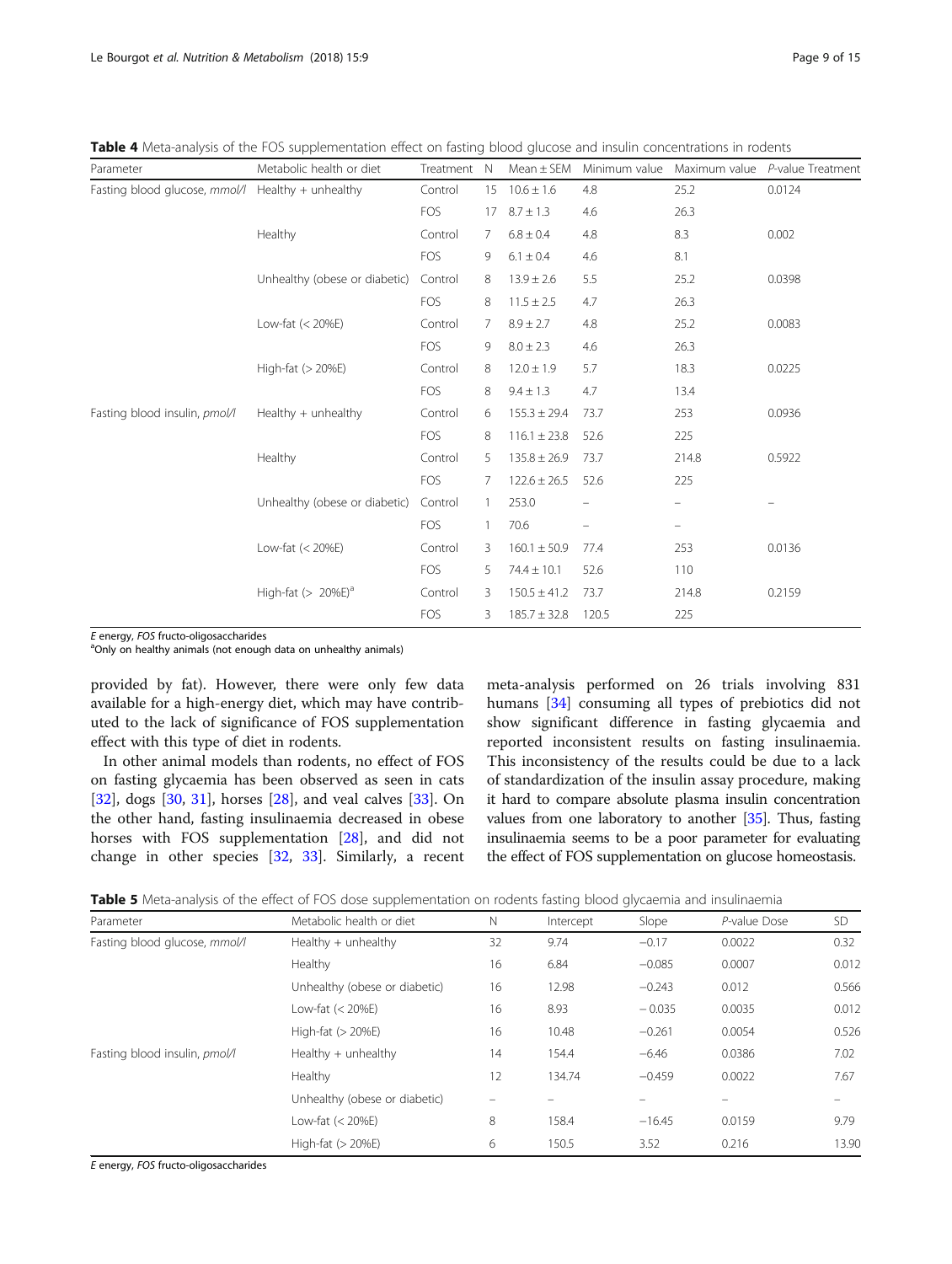| <b>rable 6</b> Effects of scFOS/OF supplem |                                                         |          |          | plementation on microbiota composition and/or fermentative activity                  |                        |
|--------------------------------------------|---------------------------------------------------------|----------|----------|--------------------------------------------------------------------------------------|------------------------|
| nimal model                                | jiet                                                    | FOS dose | Ouration | Aicrobiota fermentative activity                                                     | Microbiota composition |
| lale Wistar rat:                           | fat, 69.4% E CHO<br>rintosa<br>ジッシンソフ<br>18% E.<br>arch | 10% OF   | ≥<br>4   | acetate, 1 propionate and butyrate<br>caecal SCFA (pool) content: J<br>caecum weight | g                      |

| )<br>5                    |
|---------------------------|
|                           |
|                           |
| I                         |
|                           |
| I                         |
|                           |
|                           |
|                           |
|                           |
|                           |
|                           |
| l<br>ļ                    |
|                           |
|                           |
| 1                         |
|                           |
| $\frac{1}{2}$             |
|                           |
|                           |
| $\overline{a}$            |
|                           |
|                           |
|                           |
|                           |
| i                         |
|                           |
| ٢                         |
| ł                         |
| $\vdots$                  |
| i                         |
| 5                         |
|                           |
| j                         |
|                           |
|                           |
|                           |
| ζ<br>(                    |
| )<br>J                    |
|                           |
| $\frac{1}{2}$             |
| j<br>$\ddot{\phantom{a}}$ |
|                           |
| ò                         |
|                           |
| ¢                         |
|                           |
|                           |
| l                         |
| į                         |
|                           |
| İ                         |
|                           |
| Ś                         |
|                           |
| j<br>١                    |
|                           |
|                           |
| ١                         |
|                           |
|                           |
|                           |
|                           |
| I                         |
|                           |
|                           |
| j<br>I                    |
|                           |
|                           |
|                           |
|                           |
|                           |
|                           |
|                           |
| ۶                         |
|                           |
|                           |
|                           |
|                           |
| $\lambda$                 |
| $\mathbf{I}$              |
| I                         |
| Ì                         |
| $\mathbf{)}$<br>I         |
| I                         |
| j                         |
| I                         |
| $\frac{1}{2}$             |
|                           |
| 5                         |
|                           |
|                           |
|                           |
|                           |
| I                         |
| )<br>) ) )<br>-<br>i      |
|                           |
| ū<br>í                    |
|                           |
|                           |
| I<br>D                    |
| Ø<br>ı                    |

<span id="page-9-0"></span>

|                                                         | Table 6 Effects of scFOS/OF supplementation on microbiota composition and/or fermentative activity |                     |                    |                                                                                                   |                                                                                                                                                                                                                           |                   |
|---------------------------------------------------------|----------------------------------------------------------------------------------------------------|---------------------|--------------------|---------------------------------------------------------------------------------------------------|---------------------------------------------------------------------------------------------------------------------------------------------------------------------------------------------------------------------------|-------------------|
| Animal model                                            | Diet                                                                                               | FOS dose            | Duration           | Microbiota fermentative activity                                                                  | Microbiota composition                                                                                                                                                                                                    | References        |
| Male Wistar rats                                        | 11.8% E fat, 69.4% E CHO<br>(starch or fructose)                                                   | 10% OF              | 4 w                | acetate, $\uparrow$ propionate and butyrate<br>↑ caecal SCFA (pool) content: ↓<br>t caecum weight | $\frac{\mathsf{D}}{\mathsf{D}}$                                                                                                                                                                                           | $\overline{[61]}$ |
| mice, depleted or not<br>in n-3 PUFA<br>C57BL/6J female | 14.3% E fat, 58.9% E CHO                                                                           | $0.2g$ OF/d         | 24 d               | 1 caecal tissue and content weight                                                                | Bifidobacterium spp., Bacteroides-Prevotella<br>Midobacterium spp., Lactobacillus spp.<br>Caecum (n-3 depleted diet):<br>= Bacteroides-Prevotella<br>Lactobacillus spp.<br>Caecum (STD diet):                             | [22]              |
| gnotobiotic mice<br>Male C57BL/6J                       | 34.9% E fat, 26.3% E CHO                                                                           | 10% scFOS           | $\frac{8}{6}$      | t empty and full caecum weight                                                                    | L C. leptum, ratio Bacteroides-Prevotella: C.<br>1 Bifidobacteria, C. coccoides<br>coccoides<br>Faeces:                                                                                                                   | [46]              |
| Male Sprague-Dawley<br>rats, DIO                        | 9.8% E fat, 77.5% E CHO                                                                            | 3% OF               | $\frac{8}{6}$      | $\frac{1}{2}$                                                                                     | Lactobacillus, Bifidobacterium and<br>% Firmicutes, ratio Firmicutes:<br>LC. leptum, C. cluster XI,<br>Bacteroides/Prevotella,<br>Total bacteria<br><b>Bacteroidetes</b><br>Caecum:                                       | $[17]$            |
| Male Sprague-Dawley<br>rats, DIO                        | 9.8% E fat, 77.5% E CHO                                                                            | 10% OF              | $_{\infty}^{\geq}$ | t caecum weight                                                                                   | $\downarrow$ C. coccoides, C. leptum, Clostridium Cluster<br>t Bacteroides spp., Lactobacillus spp.,<br>& Ratio Firmicutes: Bacteroidetes<br>Bifidobacterium spp., B. animalis<br>XI and I, Enterobacteriaceae<br>Caecum: | $[14]$            |
| Male Wistar rats - PX<br>$-407$                         | 9.8% E fat, 77.5% E CHO                                                                            | 10% or 15%<br>scFOS | $\frac{8}{6}$      | $\supseteq$                                                                                       | ↑ Bifidobacteria and Lactobacilli<br>Caecum:                                                                                                                                                                              | [56]              |
| Male Sprague Dawley<br>rats, DIO                        | g/100g: casein (20.0),<br>sucrose (49.9), soybean oil<br>(10.0), lard (10.0)                       | 10% OF              | $7~\rm{w}$         | t empty caecum weight                                                                             | = Lactobacillus spp., C. coccoides, Bacteroides,<br><b>Bifidobacterium</b> spp.<br>t Total bacteria<br>$\downarrow$ C. leptum<br>Prevotella<br>Faeces:                                                                    | [24]              |
| Male Wistar rats,<br>Streptozotocin                     | 20.4% E fat, 59.9% E CHO                                                                           | 10% scFOS           | $-6w$<br>$\sim$    | t caecum weight                                                                                   | ↑ Bifidobacteria, Lactobacilli<br>Caecum:                                                                                                                                                                                 | [19]              |
| Ob/ob C57BL/6 mice                                      | 60% E fat, 20% E CHO                                                                               | 10% OF              | 5 w                | ↑ caecum and colon weight                                                                         | = Bacteroidetes, Lactobacillus spp.,<br>f Bifidobacterium spp., E. rectale/<br>Firmicutes and Roseburia spp.<br>Bacteroides-Prevotella group<br>C. coccoides group<br>Caecum (qPCR):<br>= Total bacteria                  | $[18]$            |

w weeks

CHO carbohydrates, d days, DIO diet-induced obesity, E energy, FOS fructo-oligosaccharides, G glucose, I insulin, ND no data, OF oligofructose, scFOS short-chain fructooligosaccharides,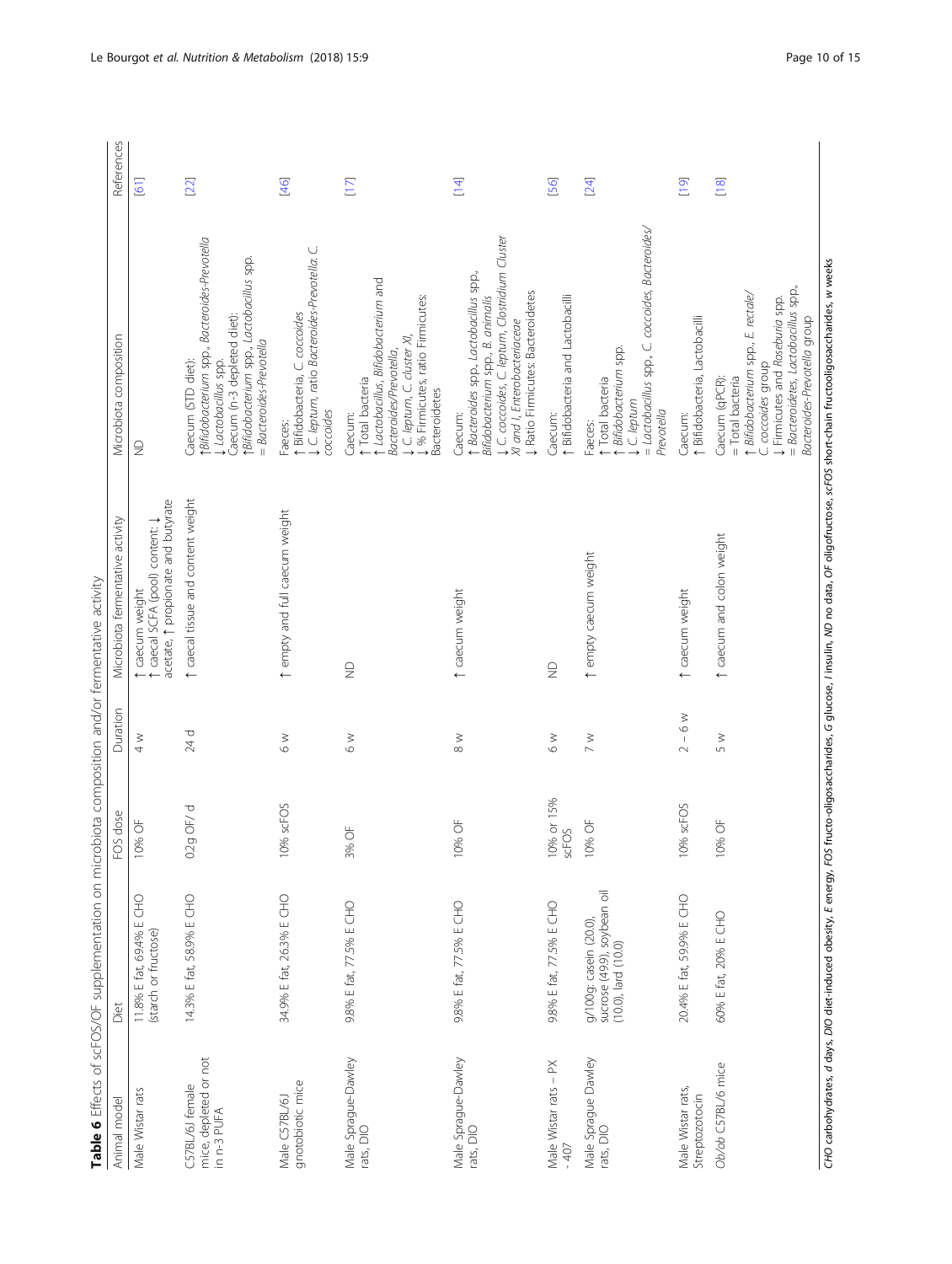Yet, the lowering effect of a FOS supplementation on fasting glycaemia is well demonstrated in rodents, while things are less clear with the other animal models or in humans. Many more studies and data are available in rodent models compared to other animal models and data in humans, as well as the higher dose of supplementation used in rodents, may partly explain why FOS supplementation has demonstrated significant effects in rodents only, the number of studies in other species being too low to underpin any significant effect. In addition, a recent review suggested that postprandial glycaemia was a better predictor of overall glycaemic control than fasting glycaemia [\[36](#page-13-0)].

In postprandial conditions such as fed state, or after a glucose homeostasis challenge with a glucose bolus, FOS supplementation reduced glycaemic response in most of the studies selected in our review, though with various effects on insulinaemia. In our bibliography research on rodents, decreased postprandial glucose was concomitantly observed with either an increase [[15,](#page-13-0) [37\]](#page-13-0), no effect [[18,](#page-13-0) [38](#page-13-0), [39\]](#page-13-0), or a decrease [\[14,](#page-13-0) [40](#page-13-0), [41\]](#page-13-0) in postprandial insulinaemia. It is worth mentioning that increased postprandial insulinaemia with FOS supplementation was observed in two studies conducted in diabetic rodents (induced by HF diet or treatment) where glucosestimulated insulin secretion was significantly reduced [[15,](#page-13-0) [37](#page-13-0)]. Under these specific conditions, FOS supplementation made it possible to normalize postprandial insulin concentration, bringing it in line with that of non-diabetic rodents. Two studies showed an improvement in insulin sensitivity in obese dogs and horses [[28,](#page-13-0) [30](#page-13-0)]. The meta-analysis performed in humans indicated a statistically significant effect of FOS supplementation on postprandial glucose and insulin, supporting the fact that prebiotic consumption results in a reduction of both postprandial glucose and insulin concentrations [[34](#page-13-0)]. Altogether, β-fructan improves glucose homeostasis by different mechanisms, depending on metabolic status.

Even though the effects on glycaemia were the same under fasting and postprandial conditions in rodents, the results obtained in dynamic model reflect the adaptability of the organism. Indeed, the dysglycaemia worsening process in type 2 diabetes, for example, is marked first by an early loss of postprandial glycaemic control, preceding a deterioration of fasting glycaemia leading to chronic sustained fasting hyperglycaemia. So, the results obtained in the dynamic model are probably earlier markers of the effect of FOS on glucose metabolism than fasting values. Moreover, it has been recommended to take into account the respective contribution of both fasting and postprandial conditions for assessing glucose homeostasis [[42\]](#page-13-0). However, as dynamic models may be invasive, finding "easy-to-sample" markers is useful for the evaluation of the prebiotic efficiency in practical life.

The gut microbiota has emerged as an integral factor that impacts host metabolism with some evidence for its direct involvement in insulin sensitivity. Also, considering this interplay between gut microbiota and host insulin sensitivity [\[43](#page-13-0)], the effects of scFOS/OF on glucose homeostasis presented here probably occurred through microbiota modulations. FOS are prebiotic fibres selectively fermented by the microbiota inhabiting the large intestine [[12\]](#page-13-0). While scFOS and OF may not influence the composition of the microbiota in exactly the same way [\[44](#page-13-0)], their fermentation would generally stimulate the growth of some Bifidobacteria and Lactobacilli groups (Table [6\)](#page-9-0), and also directly or indirectly stimulate the growth of lactate-utilizing bacteria [[44](#page-13-0), [45\]](#page-13-0) and Clostridium coccoides [[46\]](#page-13-0). The fermentation of FOS by the intestinal microbiota is generally complete, leading to an increase in SCFA production [\[47](#page-13-0)–[53\]](#page-13-0), and more particularly a long-term increase in faecal butyrate, sometimes following a transient increase in lactate production [\[48\]](#page-13-0). The mechanisms linking microbiota and glucose homeostasis have been partly elucidated, notably thanks to studies in rodents, and this includes modulation of host signalling through bacterial fermentation products such as SCFA. Indeed, SCFA can bind to the G protein-coupled receptors GPR41 and GPR43, which are widely expressed on intestinal epithelial, enteroendocrine and immune cells, but also in other metabolically important tissues such as adipose tissues, liver and pancreas [\[54](#page-13-0)]. For instance, acetate and propionate, and propionate and butyrate, through GPR43 and GPR41 binding respectively on intestinal enteroendocrine cells, regulate the secretion of intestinal hormones involved in glucose metabolism regulation. Tolhurst et al. (2012) demonstrated that SCFA, and particularly acetate and propionate, enhanced the release of GLP-1 in an in vitro model of colonic culture. They also showed that mice lacking gpr41 or gpr43 exhibited reduced SCFA-triggered GLP-1 secretion in vivo and developed impaired glucose tolerance, highlighting the important role of SCFA on glucose metabolism through GLP-1 secretion [\[7\]](#page-12-0). Interestingly scFOS supplementation (5% for 4 weeks) increased the density of GPR43-positive enteroendocrine cells in rat proximal colon by over two-fold in comparison to control non-supplemented rats, in parallel to an increased density of GLP-1 containing L-cells [\[55\]](#page-13-0). Therefore, GPR43 activation by SCFA might be an important trigger for the production and release of GLP-1. In our literature review, scFOS or OF supplementation reduced post-prandial glucose with, in most studies, a concomitant increase in GLP-1 concentration together with a higher number of enteroendocrine L-cells, both in healthy and obese or diabetic rodents, whatever the pattern of post-prandial insulinaemia [[14](#page-13-0), [15](#page-13-0), [18](#page-13-0), [24](#page-13-0), [41](#page-13-0), [56](#page-14-0)–[58\]](#page-14-0). These data are in agreement with a microbiota – host metabolism interplay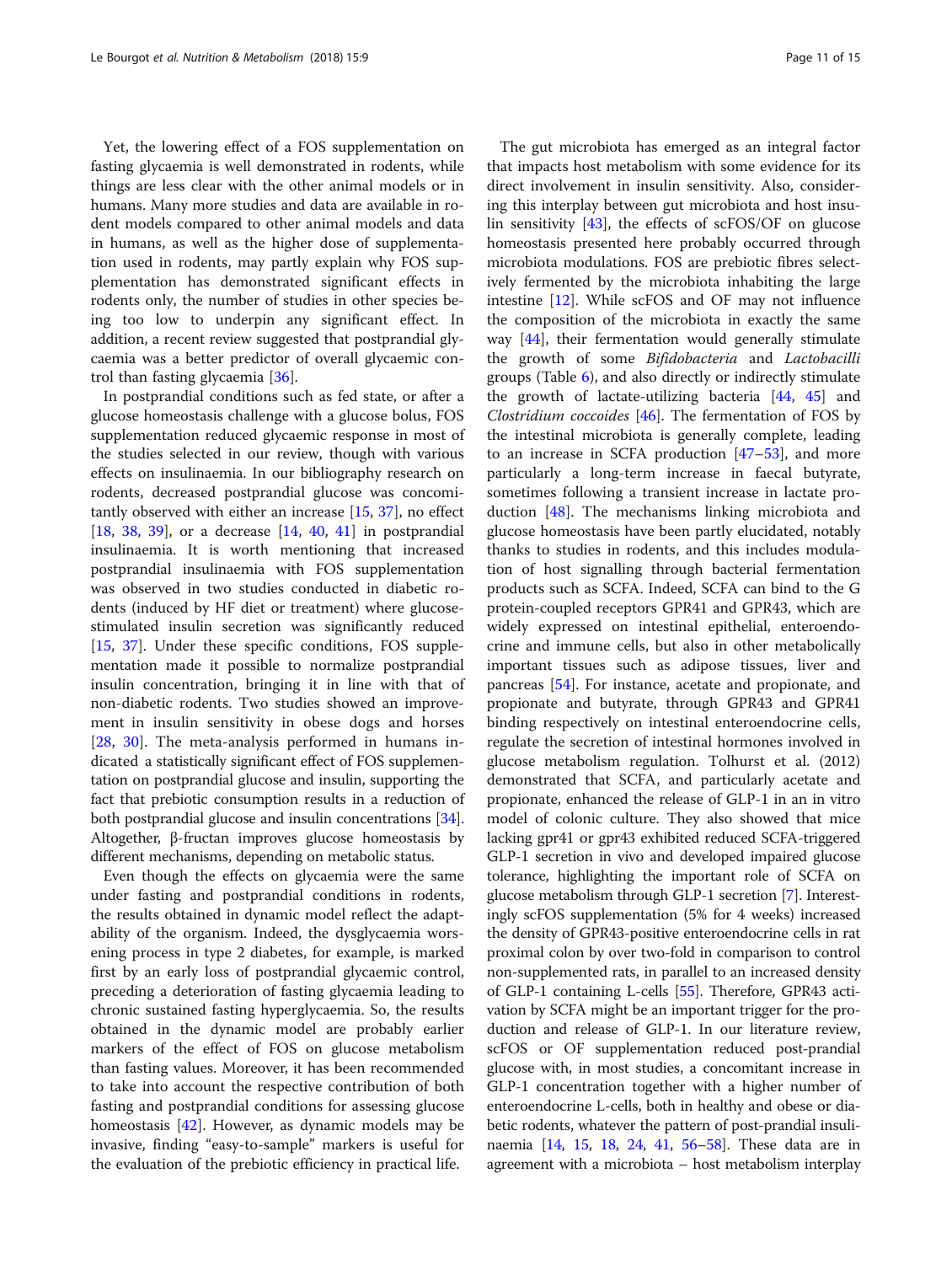involving GLP-1 release. In addition, SCFA are involved in the regulation of lipid metabolism and adipose tissue [[59](#page-14-0)]. For example, a butyrate supplementation decreased the blood concentration of cholesterol and triglycerides in mice fed HF diet [[60](#page-14-0)], in accordance with the study of Busserolles et al. (2003) included in our systematic review, where an increase in butyrate content in the caecum paralleled a reduction of plasma triglycerides in rats supplemented with OF [\[61\]](#page-14-0). Furthermore, a meta-analysis conducted in rodents confirmed the possible benefits of scFOS to reduce visceral fat mass deposition that is a risk factor for metabolic disorders as type-2 diabetes [\[62\]](#page-14-0). This suggests inter-relationships between lipid and glucose metabolisms involving microbiota changes. However, the inconsistent results on blood cholesterol and triglycerides in our systematic review require more investigations.

Other signaling pathways mediating crosstalk between gut bacteria and host glucose homeostasis have been identified, through the production of bile acids for instance [\[63\]](#page-14-0). Several studies have shown that the gut microbiota impacted bile acid metabolism and signalling by biotransforming bile acids through deconjugation, dehydroxylation, and reconjugation [[64](#page-14-0)]. This may regulate the bile acid pool and composition. Primary bile acids are produced by the liver and recirculated to the liver from the gut. The primary deconjugated/dehydroxylated bile acids are further metabolized by gut bacteria in secondary bile acids [\[9](#page-12-0)]. Animal studies and cell culture experiments suggest that bile acids can contribute, via nuclear farnesoid X receptor (FXR) and membrane Gprotein-receptor (TGR5), to beneficial effects on glucose metabolism [[65](#page-14-0)–[67](#page-14-0)]. Activation of FXR by bile acid or administration of an FXR agonist lowered fasting plasma glucose and improved insulin sensitivity in obese and diabetic mice [[68,](#page-14-0) [69\]](#page-14-0), whereas FXR-deficient mice showed impaired glucose tolerance and decreased insulin sensitivity [[68,](#page-14-0) [70\]](#page-14-0). TGR5 are expressed at high levels in the small and large intestines and their activation by bile acid stimulates GLP-1 production in an enteroendocrine cell line [[71](#page-14-0)]. Thomas et al. (2009) further showed that administration of a potent TGR5 agonist INT-777 enhances GLP-1 secretion [[67\]](#page-14-0).

FOS supplementation modifies the bile acid profile. ScFOS supplementation in mice induces modifications in microbiota composition (C. coccoides and C. leptum groups), which are correlated to several phenotypic and metabolic parameters, especially to the faecal and blood concentrations of bile acids [[46\]](#page-13-0). Similarly, scFOS intake in humans induces increased concentration of faecal total primary bile acids, associated with higher levels of primary bile acids, but with a decrease in secondary bile acids [\[72](#page-14-0)]. Cholesterol may be a blood marker related to biliary acid pattern. However, in our meta-analysis, FOS and OF supplementation did decrease triglyceride

concentration in half of the studies whereas results on cholesterol were less consistent. Total cholesterol is not an exhaustive enough parameter to conclude on cholesterol metabolism and informations on LDL- and HDLcholesterol concentrations would have been necessary to conclude.

The microbiota can also contribute to glucose homeostasis via its impact on inflammatory status. The microbiota is involved in the development of metabolic endotoxemia observed in obese and diabetic individuals or in those consuming a high-fat diet, through the production of inflammatory molecules such as LPS [\[73](#page-14-0)]. Microbiota composition modulation after a high-fat diet has been associated with an increased concentration of LPS, in parallel to an alteration of glucose metabolism [[74\]](#page-14-0). In this review, only two studies have analysed the inflammatory profile in parallel to glucose metabolism response. The first one showed a reduction in LPS concentration in ob/ob mice fed a high-fat diet supplemented with prebiotic, associated with changes in microbiota composition [[18\]](#page-13-0). In the second study, scFOS supplementation reduced plasma haptoglobin concentration, a hallmark of inflammation, in obese dogs subjected to a weight loss program [\[31\]](#page-13-0). In addition, the team of Cani et al. clearly demonstrated that changes in gut microbiota induced by FOS supplementation decreased inflammatory status in mice with metabolic disorders [\[75](#page-14-0)].

To summarize, FOS supplementation improved glucose homeostasis in rodents by mechanisms that could involve their well-known impact on gut microbiota composition towards higher SCFA production, a change in bile acid profile favouring the secretion of GLP-1, and reduced pro-inflammatory compound production. Our bibliography study confirms that dynamic and postprandial parameters are more efficient for measuring the effects of FOS supplementation, than fasting parameters.

#### Implication for human

Our understanding of the mechanisms that control glucose metabolism has benefited from the use of rodent models in metabolic research because similarly to humans, their glucose homeostasis is mainly controlled by insulin release in response to blood glucose and the insulin sensitivity of peripheral organs [[76](#page-14-0)]. Although rodents become glucose intolerant in response to dietinduced obesity over time, they are quite resistant to the development of frank diabetes, that is why researchers relied on pharmacological (e.g. streptozotocin) or genetic models (e.g. Zucker fatty rats) of type 2 diabetes [\[77](#page-14-0)]. These models enable to study specific components of glucose intolerance and type 2 diabetes. A wide variety of rodent models were included in our meta-analysis suggesting that improvement of glucose homeostasis by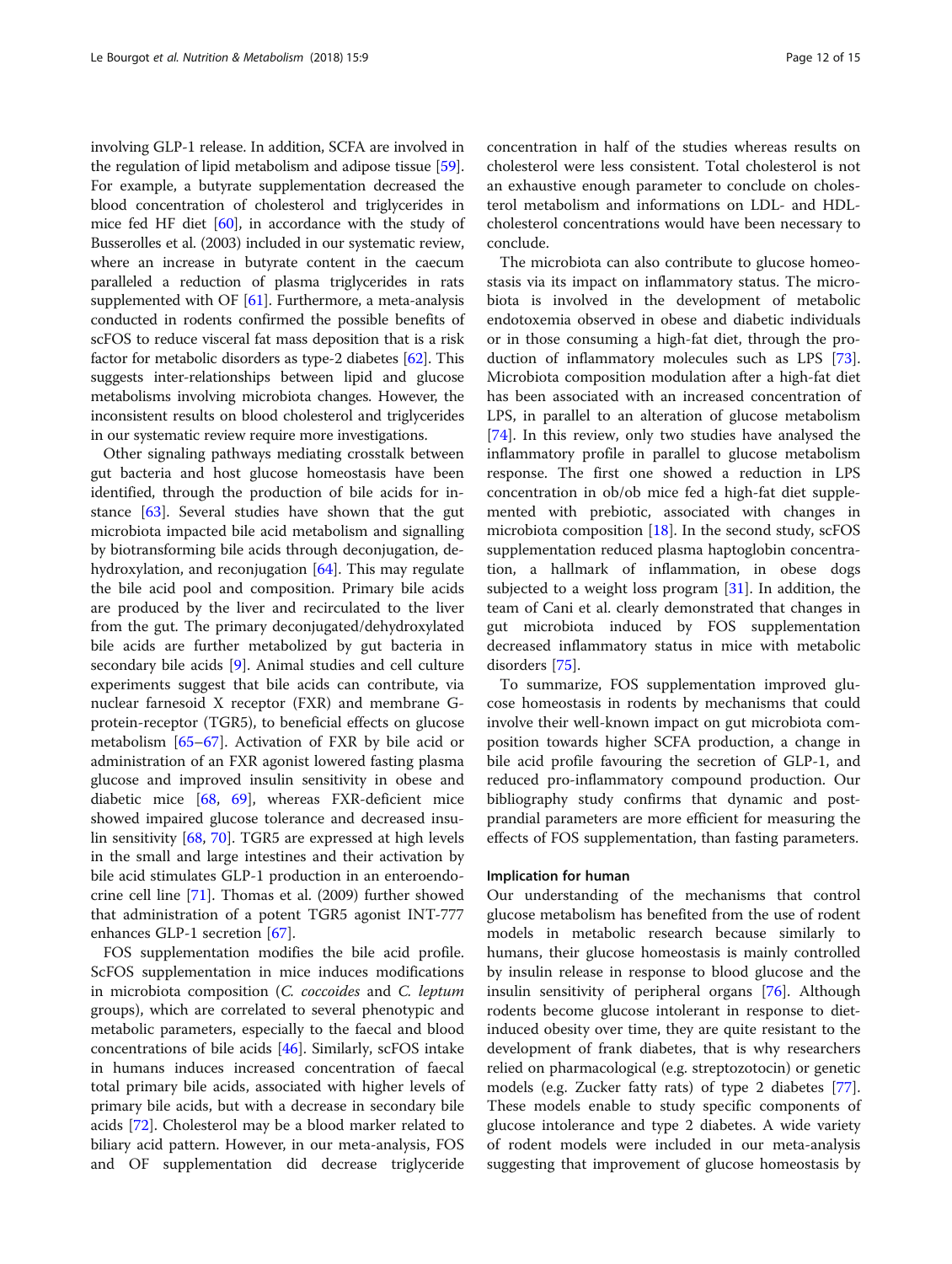<span id="page-12-0"></span>FOS is rather consistent and effective in different conditions. Furthermore, the reduction rates of fasting glycaemia with FOS/OF supplementation observed in rodents would be efficient enough to normalize glycaemia in humans during metabolic disorder development. Indeed, in the case of glucose intolerance, plasma glucose increases by approximately 11% compared to normal glycaemia (> 6.1 mM vs 5.5 mM) and even by  $27\%$  in the case of type 2 diabetes mellitus ( $> 7$  mM) [[78\]](#page-14-0). Thus, reducing glycaemia by 10 to 22% with FOS supplementation in the diet as observed in rodents, would be relevant for humans suffering from metabolic disorders to prevent the development of these physiopathological states.

Moreover, rodents may be a good model to study the interplay of gut microbiota changes and development of metabolic diseases in humans, due to their comparable gut physiology and anatomy, and their large extent share of the gut microbiota, not only at the phyla level, but also at the genera level [\[79](#page-14-0)–[81](#page-14-0)]. The use of gnotobiotic model is an interesting tool to further increase similarities between animal models and humans and decipher the relationship between gut microbiota and metabolic parameters [\[46\]](#page-13-0).

It is, however, important to keep in mind that animal models always have some degree of dissimilarity with human physiology. Therefore, results from animal models, including the rodents, are not always directly applicable to humans. Clear differences do exist between species with regard to metabolic regulation [[82](#page-14-0)] and conclusions should be made with caution, especially concerning the conditions under which the effect could be observed in humans, including the daily dose and the minimum duration of dietary supplementation.

Technological advances by using "omics" approaches are enabling scientists to conduct their research in human subjects without using animals in a broad range of disciplines, with non-invasive or minimally invasive techniques. The identification of new biomarkers would allow their common clinical use for diagnosis and monitoring of metabolic disorders.

#### Conclusion

In conclusion, this review, by using rodent model, evidenced from different short-term trials, that the use of dietary FOS can be considered as a beneficial dietary intervention for the reduction of circulating postprandial glucose and insulin concentrations in metabolic physiopathology. Some previous studies in rodents correlated these findings with changes in the growth and function of specific gut bacteria.

Long-term prospective trials investigating primary metabolic end points are now required in humans to be able to make practical recommendations.

#### Abbreviations

DIO: Diet-induced obesity; DP: Degree of polymerization; FOS: Fructooligosaccharides; FSIGTT: Frequently sampled intravenous glucose tolerance test; FXR: Nuclear farnesoid X receptor; GPR: G protein-coupled receptor; LPS: Lipopolysaccharide; OF: Oligofructose; SCFA: Short-chain fatty acid; scFOS: Short-chain fructo-oligosaccharides; TGR-5: Takeda G-protein-coupled receptor 5

# Acknowledgements

Not applicable.

#### Funding

Not applicable.

#### Availability of data and materials

Not applicable.

#### Authors' contributions

CLB, EA, SB and FR performed the literature search and wrote the manuscript. All authors reviewed, edited and approved the final manuscript.

#### Ethics approval and consent to participate

Not applicable.

#### Consent for publication

Not applicable.

#### Competing interests

The authors declare that they have no competing interests.

#### Publisher's Note

Springer Nature remains neutral with regard to jurisdictional claims in published maps and institutional affiliations.

#### Author details

<sup>1</sup>R&D Department, Tereos, ZI et portuaire, 67390 Marckolsheim, France 2 INRA, INSERM, Univ Rennes 1, Nutrition Metabolisms and Cancer (NuMeCan), Rennes, France.

#### Received: 3 August 2017 Accepted: 15 January 2018 Published online: 25 January 2018

#### References

- Tucker LA, Thomas KS. Increasing total fiber intake reduces risk of weight and fat gains in women. J Nutr. 2009;139:576–81.
- 2. Consortium I. Dietary fibre and incidence of type 2 diabetes in eight European countries: the EPIC-InterAct study and a meta-analysis of prospective studies. Diabetologia. 2015;58:1394–408.
- 3. Codex AElimentarius: Guidelines on nutrition labelling. 2011, CAC/GL 2–1985.
- 4. Delzenne NM, Cani PD. A place for dietary fibre in the management of the metabolic syndrome. Curr Opin Clim Nutri MetabCare. 2005;8:636–40.
- 5. Livesey G, Taylor R, Hulshof T, Howlett J. Glycemic response and health a systematic review and meta-analysis: relations between dietary glycemic properties and health outcomes. Am J Clin Nutr. 2008;87:258–268S.
- 6. Robertson MD. Metabolic cross talk between the colon and the periphery: implications for insulin sensitivity. Proc Nutr Soc. 2007;66:351–61.
- 7. Tolhurst G, Heffron H, Lam YS, Parker HE, Habib AM, Diakogiannaki E, Cameron J, Grosse J, Reimann F, Gribble FM. Short-chain fatty acids stimulate glucagon-like peptide-1 secretion via the G-protein-coupled receptor FFAR2. Diabetes. 2012;61:364–71.
- 8. Baggio LL, Drucker DJ. Biology of incretins: GLP-1 and GIP. Gastroenterology. 2007;132:2131–57.
- 9. Allin KH, Nielsen T, Pedersen O. Mechanisms in endocrinology: gut microbiota in patients with type 2 diabetes mellitus. Eur J Endocrinol. 2015;172:R167–77.
- 10. Lecerf JM, Clerc E, Wagner A, Respondek F: Postprandial glycaemic and insulinaemic responses after consumption of dairy desserts and sponged cakes containing fructo-oligosaccharides in healthy adults. 2015.
- 11. Respondek F, Hilpipre C, Chauveau P, Cazaubiel M, Gendre D, Maudet C, Wagner A. Digestive tolerance and postprandial glycaemic and insulinaemic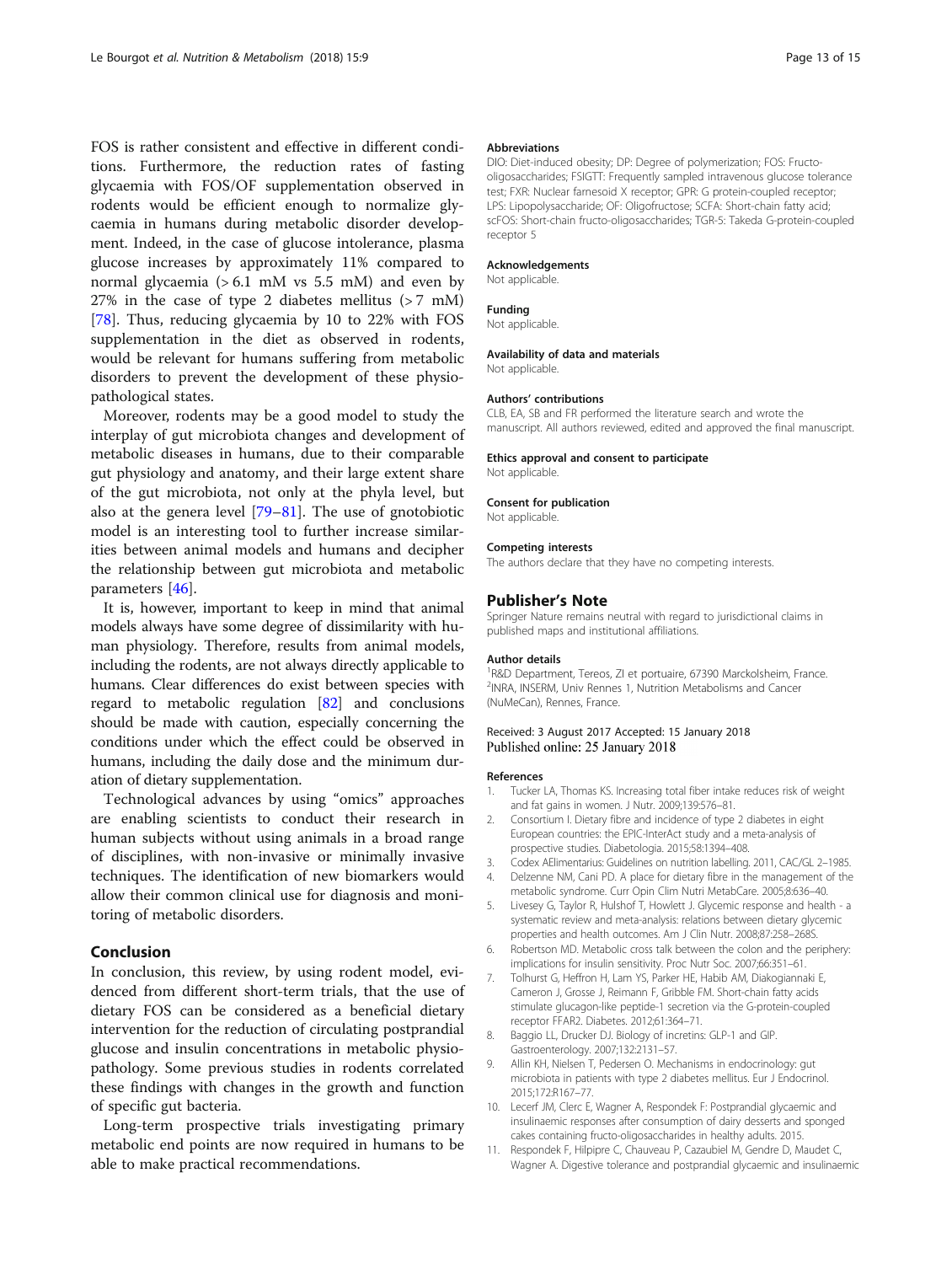<span id="page-13-0"></span>responses after consumption of dairy desserts containing maltitol and fructo-oligosaccharides in adults. Eur J Clin Nutr. 2014;68:575–80.

- 12. Roberfroid MB, Gibson GR, Hoyles L, AL MC, Rastall RA, Rowland IR, Wolvers D, Watzl B, Szajewska H, Stahl B, et al. Prebiotic effects: metabolic and health benefits. Br J Nutr. 2010;104
- 13. Bonsu NKA, Johnson CS, McLeod KM. Can dietary fructans lower serum glucose? J Diabetes. 2011;3:58–66.
- 14. Bomhof MR, Saha DC, Reid DT, Paul HA, Reimer R. Combined effects of oligofructose and Bifidobacterium animalis on gut microbiota and glycemia in obese rats. Obesity. 2014;22:763–71.
- 15. Cani PD, Knauf C, Iglesias MA, Drucker DJ, Delzenne NM, Burcelin R. Improvement of glucose tolerance and hepatic insulin sensitivity by Oligofructose requires a functional glucagon-like peptide 1 receptor. Diabetes. 2006;55:1484–90.
- 16. Delmée E, Cani PD, Gual G, Knauf C, Burcelin R, Maton N, Delzenne NM. Relation between colonic proglucagon expression and metabolic response to oligofructose in high fat diet-fed mice. Life Sci. 2006;79:1007–13.
- 17. Eslinger AJ, Eller LK, Reimer R. Yellow pea fiber improves glycemia and reduces Clostridium Leptum in diet-induced obese rats. Nutr Res. 2014;34:714–22.
- 18. Everard A, Lazarevic V, Derrien M, Girard M, Muccioli GM, Neyrinck AM, Possemiers S, van Holle A, François P, de Vos WM, et al. Responses of gut microbiota and glucose and lipid metabolism to prebiotics in genetic obese and diet-induced leptin resistant mice. Diabetes. 2011;60:2775–86.
- 19. Gobinath D, Madhu A, Prashant G, Srinivasan K, Prapulla S. Beneficial effect of xylo-oligosaccharides and fructo-oligosaccharides in streptozotocininduced diabetic rats. Br J Nutr. 2010;104:40–7.
- 20. Kaume L, Gilbert W, Gadang V, Devareddy L. Dietary supplementation of fructooligosaccharides reduces hepatic steatosis associated with insulin resistance in obese Zucker rats. Funct Foods Heals Dis. 2011;5:199–213.
- 21. Kuryl T, Krejpcio Z, Wojciak RW, Lipko M, Debski B, Staniek H. Chromium (III) propionate and dietary fructans supplementation stimulate erythrocyte glucose uptake and beta-oxidation in lymphocytes of rats. Biol Trace Elem Res. 2006;114:237–48.
- 22. Pachikian BD, Neyrinck AM, Portois L, De Backer F, Sohet FM, Hacquebard M, Carpentier YA, Cani PD, Delzenne NM. Involvement of gut microbial fermentation in the metabolic alterations occuring in n-3 polyunsaturated fatty acids-depleted mice. Nutrition Metabolism. 2011;8:44.
- 23. Phuwamongkolwiwat P, Suzuki T, Hira T, Hara H: Fructooligosaccharide augments benefits of quercetin-3-O-ß-glucoside on insulin sensitivity and plasma total cholesterol with promotion of flavonoid absorption in sucrosefed rats. Eur J Nutr 2013, ahead of print.
- 24. Pyra KA, Saha DC, Reimer RA. Prebiotic fiber increases hepatic acetyl CoA carboxylase phosphorylation and suppresses glucose-dependent insulinotropic polypeptide secretion more effectively when used with metformin in obese rats. J Nutr. 2012;142:213–20.
- 25. Shinoki A, Hara H. Dietary fructo-oligosaccharides improve insulin sensitivity along with the suppression of adipocytes secretion from mesenteric fat cells in rats. Br J Nutr. 2011;106:1190–7.
- 26. Desnoyers M, Giger-Reverdin S, Bertin G, Duvaux-Ponter C, Sauvant D. Metaanalysis of the influence of Saccharomyces cerevisiae supplementation on ruminal parameters and milk production or ruminants. J Dairy Sci. 2009;92:1620–32.
- 27. St-Pierre. Invited review: integrating quantitative findings from multiple studies using mixed mdel methodology. J Dairy Sci. 2001;84(4):741–55.
- 28. Respondek F, Myers K, Smith TL, Wagner A, Geor RJ. Dietary supplementation with short-chain fructo-oligosaccharides improves insulin sensitivity in obese horses. J Anim Sci. 2011;89:77–83.
- 29. Kaufhold JN, Hammon HM, Blum JW. Fructo-oligosaccharides supplementation: effects on metabolic, endocrine and hematological traits in veal calves. J Veter Med A. 2000;47:17–29.
- 30. Respondek F, Swanson KS, Belsito K, Vester B, Wagner A, Istasse L, Diez M. Short-chain Fructooligosaccharides influence insulin sensitivity and gene expression of fat tissue in obese dogs. J Nutr. 2008;138:1712–8.
- 31. Ricci R, Jeusette I, Godeau J-M, Contiero B, Diez M. Effect of short-chain fructooligosaccharides-enriched energy-restricted diet on weight loss and serum haptoglobin concentration in beagle dogs. Br J Nutr. 2011; 106:S120–3.
- 32. Verbrugghe A, Hesta M, Gommeren K, Daminet S, Wuyts B, Buyse J, Janssens GP. Oligofructose and inulin modulate glucose and amino acid metabolism through propionate production in nomalr-weight and obese cats. Br J Nutr. 2009;102:694–702.
- 33. Kaufhold JN, Hammon HM, Bruckmaier RM, Breier BH, Blum JW. Postprandial metabolism and endocrine status in veal calves fed at different frequencies. J Dairy Sci. 2000;83:2480–90.
- 34. Kellow NJ, Coughlan MT, Reid CM. Metabolic benefits of dietary prebiotics in human subjects: a systematic review of randomised controlled trials. Br J Nutr. 2014;111:1147–61.
- 35. Singh B, Saxena A. Surrogate markers of insulin resistance: a review. World J Diabetes. 2010;1:36–47.
- 36. Ketema EB, Kibret KT. Correlation of fasting and postprandial plasma glucose with HbA1c in assessing glycemic control; systematic review and meta-analysis. Arch Public Health. 2015;73:43.
- 37. Cani PD, Daubioul C, Reusens B, Remacle C, Catillon G, Delzenne NM. Involvement of endogenous glucagon-like peptide-1(7-36) amide on glycaemia-lowering effect of oligofructose in streptozotocin-treated rats. J Endocrinol. 2005;185:457–65.
- 38. Agheli N, Kabir M, Berni-Canani S, Petitjean E, Boussairi A, Luo J, Bornet F, Slama G, Rizkalla SW. Plasma lipids and fatty acid synthase activity are regulated by short-chain Fructo-oligosaccharides in sucrose-fed insulinresistant rats. J Nutr. 1998;128:1283–8.
- 39. Daubioul CA, Taper HS, de Wispelaere LD, Delzenne NM. dietary Oligofructose lessens hepatic steatosis, but does not prevent hypertriglyceridemia in obese Zucker rats. J Nutr. 2000;130:1314–9.
- 40. Kok N, Roberfroid MB, Robert A, Delzenne NM. Involvment of lipogenesis in the lower VLDL secretion induced by oligofructose in rats. Br J Nutr. 1996;76:881–90.
- 41. Kok NN, Morgan LM, Williams CM, Roberfroid MB, Thissen J-P, Delzenne NM. Insulin, glucagon-like peptide 1, glucose-dependent Insulinotropic polypeptide and insulin-like growth factor I as putative mediators of the Hypolipidemic effect of Oligofructose in rats. J Nutr. 1998;128:1099–103.
- 42. Monnier L, Colette C. Target for glycemic control: concentrating on glucose. Diabetes Care. 2009;32(Suppl 2):S199–204.
- 43. Khan MT, Nieuwdorp M, Backhed F. Microbial modulation of insulin sensitivity. Cell Metab. 2014;20:753–60.
- 44. Saulnier DMA, Gibson GR, Kolida S. In vitro effects of selected synbiotics on the human faecal microbiota composition. FEMS Microbial Ecology. 2008;66:516–27.
- 45. Belenguer A, Duncan SH, Calder AG, Holtrop G, Louis P, Lobley GE, Flint HJ. Two routes of metabolic cross-feeding between Bifidobacterium adolescentis and butyrate-producing anaerobes from the human gut. Appl Environ Microbiol. 2006;72:3593–9.
- 46. Respondek F, Gerard P, Bossis M, Boschat L, Bruneau A, Rabot S, Wagner A, Martin JC. Short-chain Fructo-oligosaccharides modulate intestinal microbiota and metabolic parameters of humainzed gnotobiotic diet induced obesity mice. PLoS One. 2013;8:e71026.
- 47. Campbell JM, Fahey GC Jr, Wolf BW. Selected indigestible oligosaccharides affect large bowel mass, Cecal and fecal short-chain fatty acids, pH and microflora in rats. J Nutr. 1997;127:130–6.
- 48. Le Blay G, Michel C, Blottière HM, Cherbut C. Prolonged intake of fructooligosaccharides induces a short-term elevation of lactic acid-producing bacteria and a persistent increase in caecal butyrate in rats. J Nutr. 1999;129:2231–5.
- 49. Licht TR, Hansen M, Poulsen M, Dragsted LO. Dietary carbohydrate source influences molecular fingerprints of the rat faecal microbiota. BMC Microbiol. 2006;6:98.
- 50. Perrin P, Pierre F, Patry Y, Champ M, Berreur M, Pradal G, Bornet F, Meflah K, Menanteau J. Only fibers promoting a stable butyrate producing colonic ecosystem decrease the rat of aberrrant crypt foci in rats. Gut. 2001;48:53–61.
- 51. Shastri P, McCarville J, Kalmokoff M, Brooks SP, Green-Johnson JM. Sex differences in gut fermentation and immune parameters in rats fed an oligofructose-supplemented diet. Biol Sex Differ. 2015;6:13.
- 52. Tsukahara T, Iwasaki Y, Nakayama K, Ushida K. Stimulation of butyrate production in the large intestine of weaning piglets by dietary fructooligosaccharides and its influence on the histological variables of the large intestinal mucosa. J Nutr Sci Vitaminol. 2003;49:414–21.
- 53. Xu ZR, Hu CH, Xia MS, Zhan XA, Wang MQ. Effects of dietary fructooligosaccharides on digestive enzyme activities, intestinal microflora and morphology of male broilers. Poult Sci. 2003;82:1030–6.
- 54. Canfora EE, Jocken JW, Blaak EE. Short-chain fatty acids in control of body weight and insulin sensitivity. Nat Rev Endocrinol. 2015;11:577–91.
- 55. Kaji I, Karaki S, Tanaka R, Kuwahara A. Density distribution of free fatty acid receptor 2 (FFA2)-expressing and GLP-1-producing enteroendocrine L cells